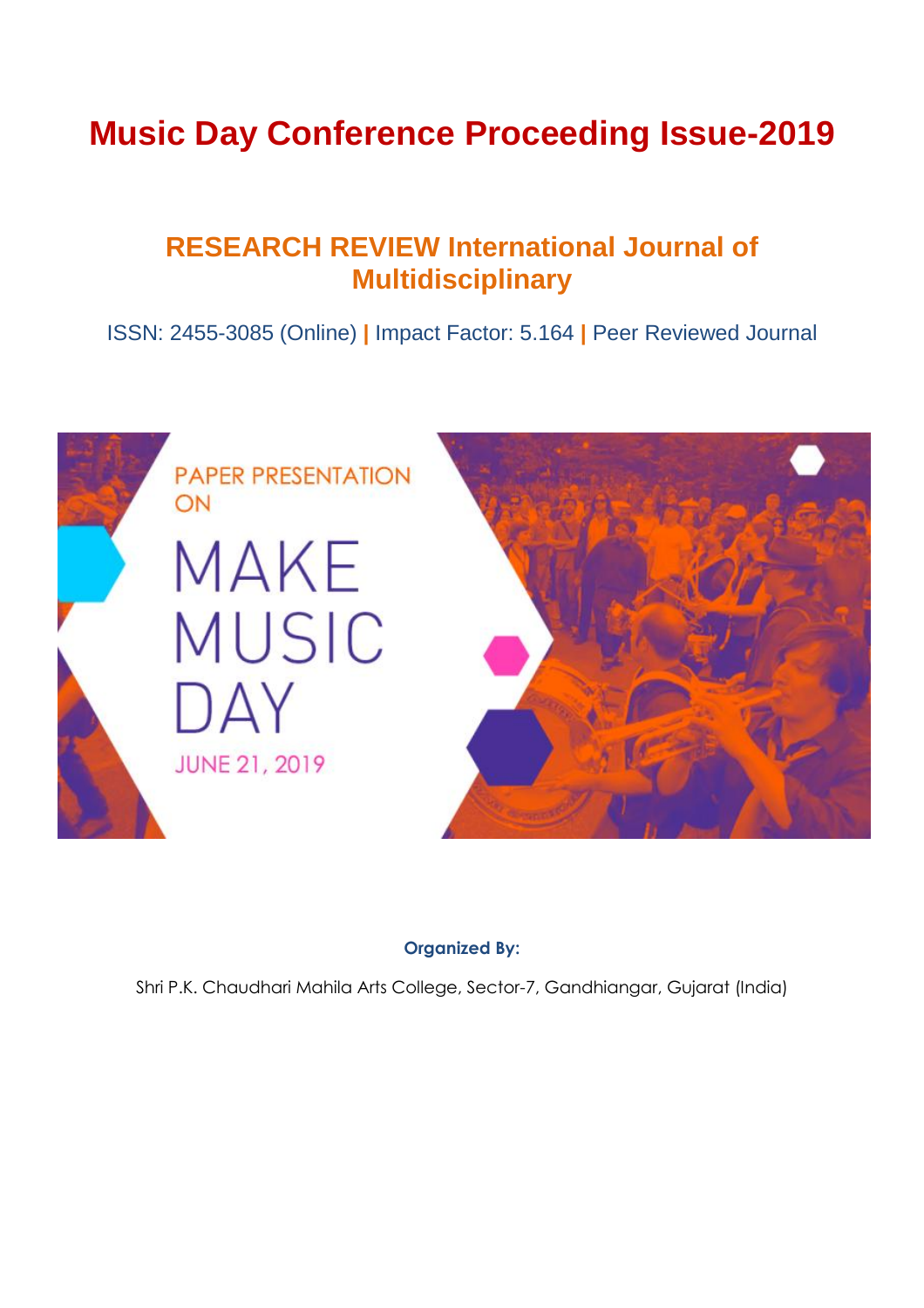**RESEARCH REVIEW International Journal of Multidisciplinary**  ISSN: 2455-3085 (Online) | Impact Factor: 5.164 | Peer Reviewed Journal www.rrjournals.com

### **Resource Consultants:**

- **Prof. Dr. Yogini Vyas**
- **Prof. Dr. Rucha Brahmbhatt**
- **Prof. Dr. Pranav Joshipura**
- **Prof. Dr. Dilkhush Patel**
- **Shri Rajendra Raval**

### **Advisory Board members:**

- **Prin. Dr. M.M. Chaudhari**
- Prof. Prakashraj P Kumavat

### **Editor:**

**Prof. Dr. Mina Vyas**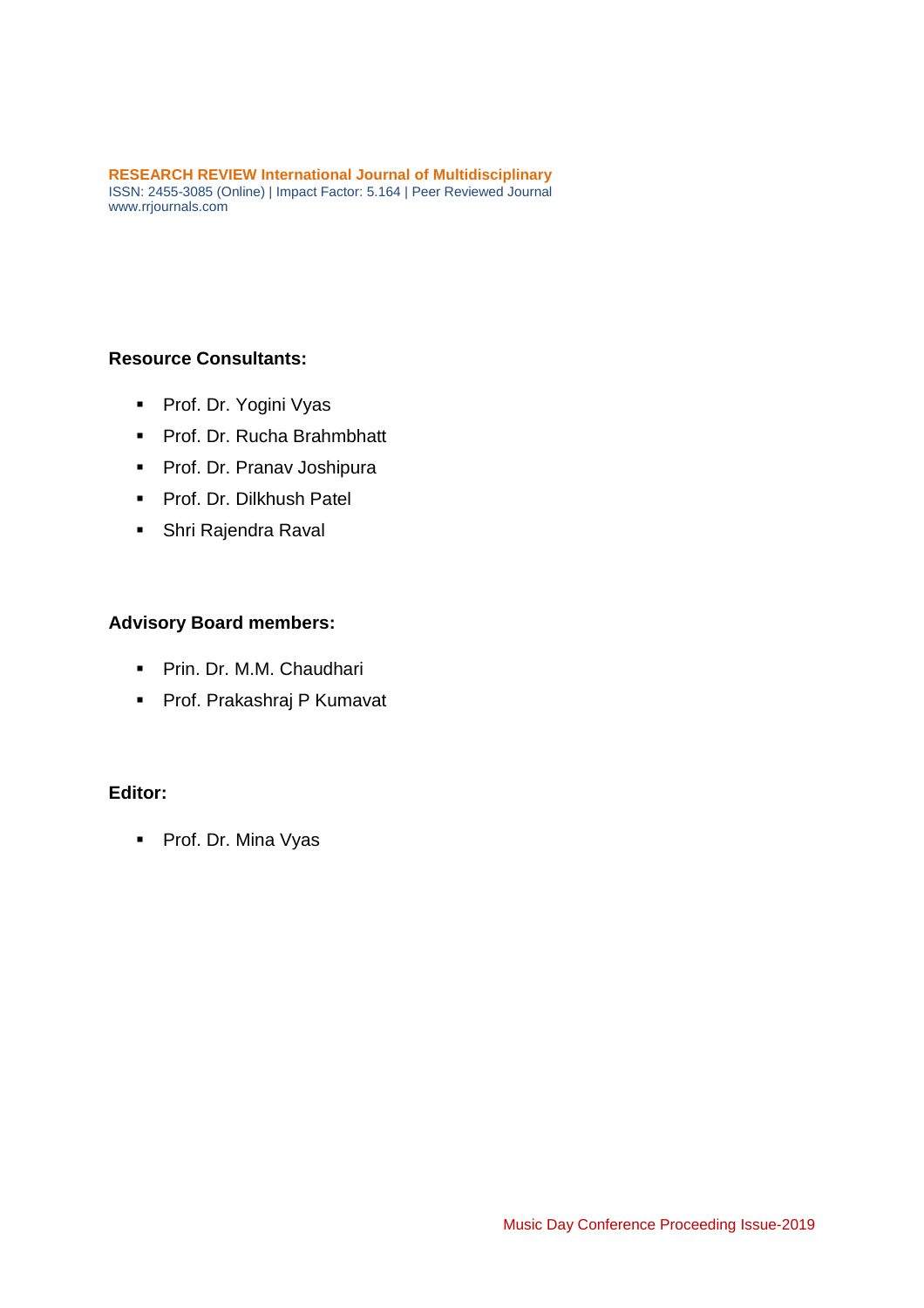#### **RESEARCH REVIEW International Journal of Multidisciplinary**  ISSN: 2455-3085 (Online) | Impact Factor: 5.164 | Peer Reviewed Journal www.rrjournals.com

### **Table to content**

| Sr. No.        | <b>Title</b>                                                                                                     | Page      |
|----------------|------------------------------------------------------------------------------------------------------------------|-----------|
| 1              | Gayatri Mantra: Music Therapy of Health and Mind<br>-Dr. Yogini Himanshu Vyas                                    | $1 - 2$   |
| $\overline{2}$ | Music For Brain and Health: A Gandharva Veda Perspective of Indian Classical<br><b>Music</b><br>-Dr. Tarun Raval | $3-6$     |
| 3              | <b>Music for Well-Being</b><br>-Dr. Swati S. Kapadiya                                                            | $7-8$     |
| 4              | <b>Music Therapy and Mozart's Effects</b><br>-Dr. Leena Rana                                                     | $9 - 10$  |
| 5              | <b>Fundamental Truths about Mantra</b><br>-Principal Dr. Dilkhush                                                | $11 - 11$ |
| 6              | Om Shrim Shriyei Namaha (OM SHREEM SHREE - YEI NAHM - AH - HA)<br>-Prof. Munnaben Chaudhari                      | $12 - 12$ |
| $\overline{7}$ | Om Sri Dhanvantre Namaha (OM SHREE DON - VON - TREY NAMH - AH - HA)<br>-Shri Rajendra Raval                      | $13 - 13$ |
| 8              | Om Shrim Maha Lakshmiyei Swaha (OM SHREEM MAH - HA LAHSH - MEE YEI<br>SWAH - HA)<br>-Prof. Dr. Mina S. Vyas      | $14 - 14$ |
| 9              | OM HUM HANUMANTE VIJAYAM (OM HOOM HAN - MAH - THE VEE - JAY-YAHM)<br>-Prakashraj P Kumavat                       | $15 - 16$ |
| 10             | A.R. Rahman<br>-Dr. Pranav Joshipura                                                                             | $17 - 19$ |
| 11             | <b>Emotions and the Brain</b><br>-Prof. Dr. Rucha Brahmbhatt                                                     | $20 - 20$ |
| 12             | Music, the Foetus and Vedic Chanting<br>-Prin. Dr. Gaytri Barot                                                  | $21 - 21$ |
| 13             | THE WORLD OF MUSIC- All About Music & Its Impact<br>-Pro. Hetal Raval                                            | $22 - 24$ |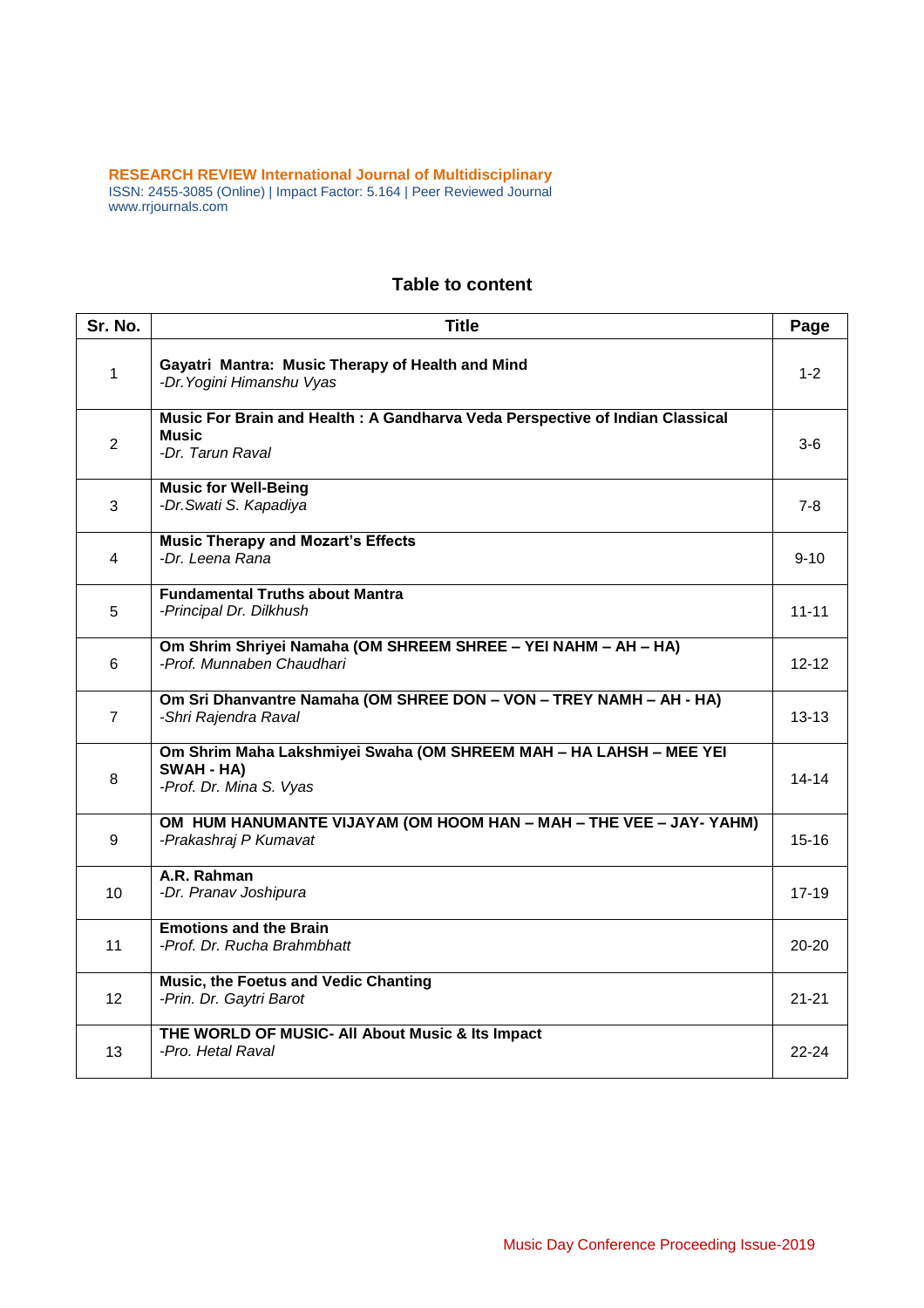### Gayatri Mantra: Music Therapy of Health and Mind

Dr.Yogini Himanshu Vyas Head, Sanskrit Department Uma Arts & Nathiba Commerce Mahila College, Sector -23, Gandhinagar, Gujarat, India.

\_\_\_\_\_\_\_\_\_\_\_\_\_\_\_\_\_\_\_\_\_\_\_\_\_\_\_\_\_\_\_\_\_\_\_\_\_\_\_\_\_\_\_\_\_\_\_\_\_\_\_\_\_\_\_\_\_\_\_\_\_\_\_\_\_\_\_\_\_\_\_\_\_\_\_\_\_\_\_\_\_\_\_\_\_\_\_

The Vedas constitute the back-bone of our entire culture and development through the millennia not only in India but also abroad. For most of us, they constitute the first literature that dawned on us at the earliest time of man"s appearance on this globe. In India, we regard them as the revealed knowledge. What the effulgent sun is to animate and inanimate activity on the terrestrial earth, the Vedic enlightenment is to the prestigious life of man on this planet for the majority of humanity.

Music is the universal language of mankind. In Gujarat music is the speech of Angels. Where words fail, music speaks. A famous Sanskrit poet Bhartrihari exclaims in his book "Neeti Shatakam".

"Sahitya sangeet kala vihin,sakshat pashu poochchh vishan-hin.

"A person destitute of literature, music or the arts is as good as animal without a tail or horns.

The word "Music" comes from the Greek word (mousike) which means "art of the Muses". In ancient Greece the Muses included the goddesses of music, poetry, art and dance. In Gujarat, the beginning of musical activity goes as back as the foundation of his capital Dwaraka by the Lord Shri Krishna, a fascinating personality, who by his flute-playing captured the hearts not only of Gopis but of cows and other animals. The tradition records that Parvati taught the *lasya* type of dance to Usha, the daughter of the demon Bana, and the daughter-in-law of the Lord Shri Krishna. She taught it to Gopis residing in Dwaraka and gopis taught it to the women-folks of Saurashtra, who made it popular on the earth. Shri Krishna gave us (1) Chorus (2)Rasa-lila and(3)dance. The Rasalila is the precursor of the practical garaba dance for which Gujarat is very popular and proud thereof. Hallisaka is the name of *Rasa* in which participating males and females use sticks (dandiyas) for rhythm.

Like Indian drama, Indian music too had its germs in the liturgical practices of the Vedic community. Even though these earliest stages do not deserve the status of an art and even though they were not cultivated as an art but as a part of recitation of scriptures, certain fundamentals of musicology are seen to evolve in these. The popularly known names of the seven musical notes like shadaja, rishabha, gandhara, madhyama, pancham, dhaivata and nishada occur in the works of Shiksha. The vedang Shiksha attributed to Panini mentions them in connection with recitation and tries to show their correspondences with Udatta, Anudatta and Svarita svaras. The "Naradeeya Shiksha" and "Taittriya Pratishakhya" also discuss the details.

Chanting Gayatri mantra has been a part of Hindu traditions for long and it is a jewel among the treasures that is handed down from generation to generation.

#### **Om Bhur Bhuvaha svaha Tat Savitur Varenyam Bhargo Devasya Dheemahi Dhiyo Yo naha Prachodayat.**

#### **Rigveda 3-62-10**

We meditate upon the radiant Divine Light of that adorable Sun of spiritual consciousness. May it awaken our intuitional consciousness.

The Gayatri mantra is highly revered mantra of the Vedic tradition. It is sometimes called "Maha Mantra". Maha means "great". The beautiful mantra has been chronicied in the Rigveda which was written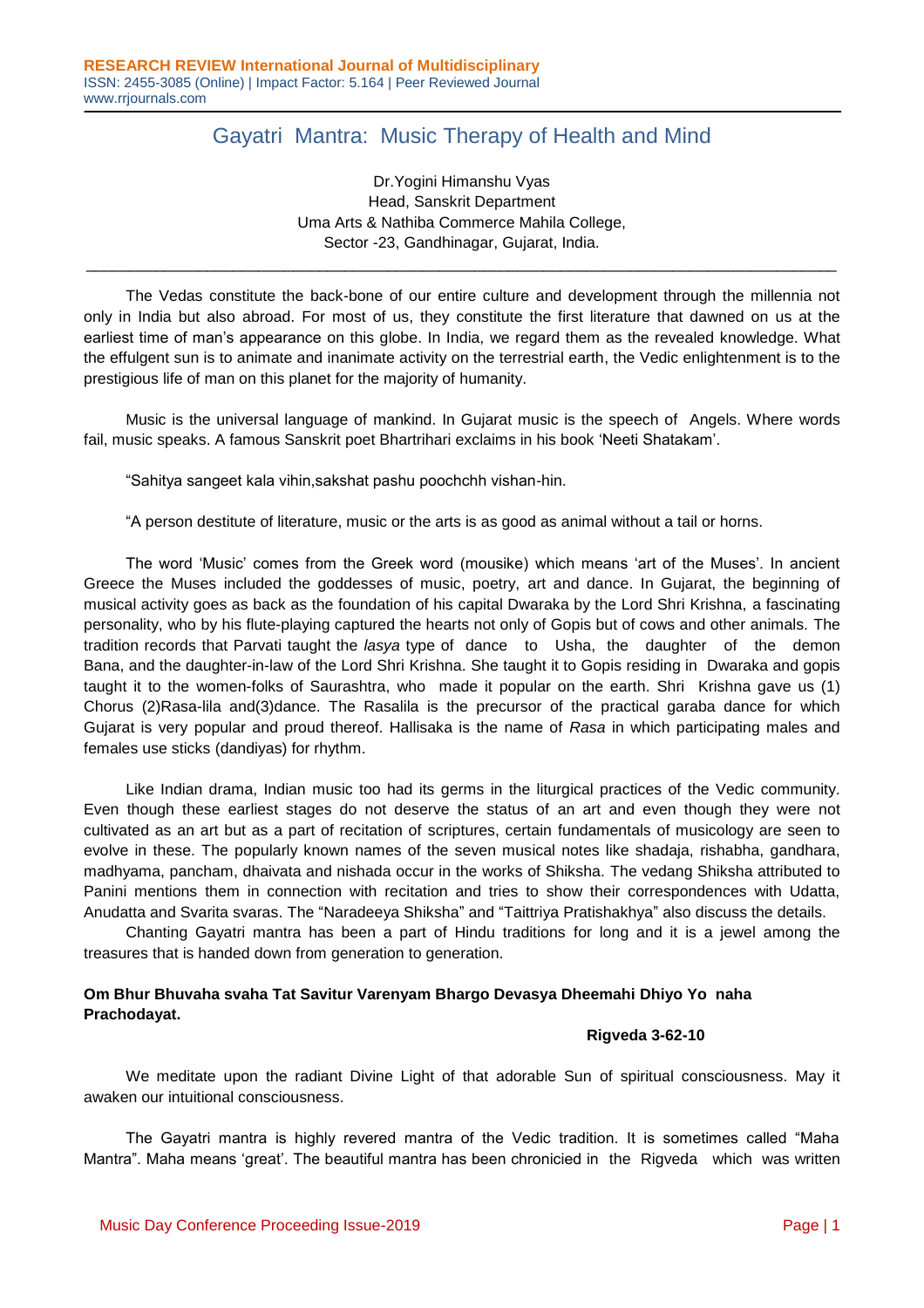in Sanskrit about 2500 to 3500 years ago and the mantra may have been chanted for many centuries before that.

In spite of hectic pressure, people remain committed to their goals and remain positive in the face of failures. Chanting verses plays a crucial role in the well being of the people. Modern life is replete with tension that might impact not only mental but physical health. Chanting mantras bring calmness to the brain switching it off from the hustle and bustle of surroundings. It helps people to meet the challenges of life with renewed confidence. While chanting word OM, the body right from the tongue to skull reverberates, ensuring the passage of air. The body releases relaxing hormones to calm the soothing nerves. It plays an important role in activating the three Chakras which include eye, throat and crown. They are important parts of the body connecting brain, penial glands and the eyes. Once the vibrations travel inside the body, they increase the focus and the concentration power of the individual.

One of the most important effects of Gayatri Mantra chanting is that it vibrates the inner organs, of the body making the nervous system robust. It can stimulate the neurotransmitters to transfer impulses and enhances the alert level of the body. In addition, the verses also improve the immune system of the body to ward off diseases. By using the mantras, the body can easily withstand the physical and mental stress.

Breathing in itself is a vital exercise, and those do it right are the ones who can reap health benefits. Reciting the Gayatri Mantra brings positivity and then we find a pattern in our breathing technique. This deep, controlled type of breathing can be achieved upon reciting the Gayatri Mantra. The Mantra reduces pressure in people of course when we are calming our mind and fetching positivity in life, it is quite natural for us to be able to reduce depression and stay happy. The vagus nurve which is stimulated to treat depression is found to be automatically vibrating with the chanting of the mantra. It also allows vital points in our skin to increase blood circulations which then work to get rid of toxins in our skins. We can see positive results and make us look younger.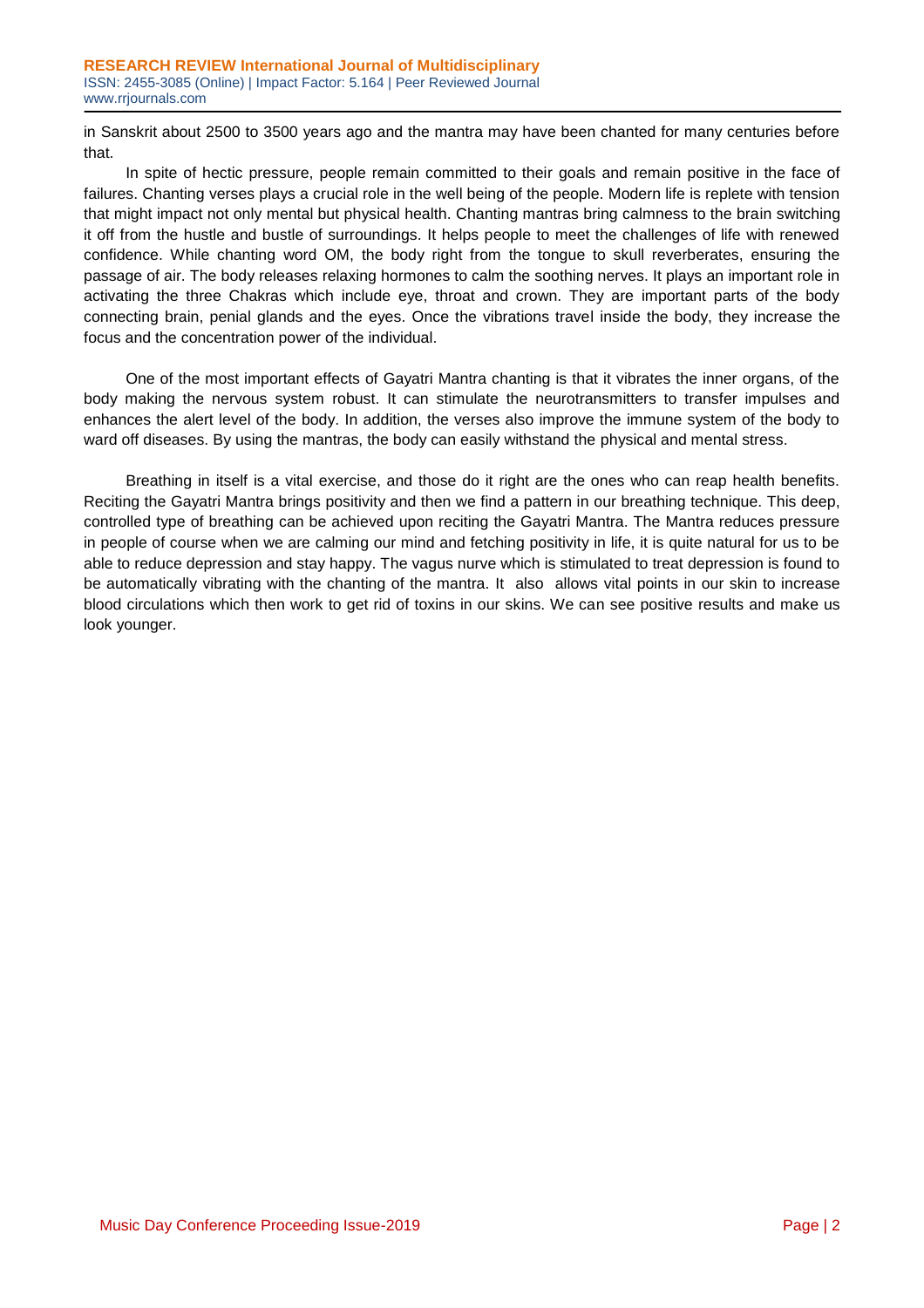# Music For Brain and Health : A Gandharva Veda Perspective of Indian Classical Music

Dr. Tarun Raval Head, Dept. of English, Nima Girls Arts College, Gozaria.

#### **Introduction**

According to Aristotle, of all arts, music is closest to human heart. Oxford dictionary mentions that music means the instrumental or vocal sounds or both combined in such a way to produce beauty of form, harmony, and expression.

\_\_\_\_\_\_\_\_\_\_\_\_\_\_\_\_\_\_\_\_\_\_\_\_\_\_\_\_\_\_\_\_\_\_\_\_\_\_\_\_\_\_\_\_\_\_\_\_\_\_\_\_\_\_\_\_\_\_\_\_\_\_\_\_\_\_\_\_\_\_\_\_\_\_\_\_\_\_\_\_\_\_\_\_\_\_\_

Music is an art, entertainment, pleasure, meditation and a medicine for the soul and the body. All the cultures and the people have universal responses to it. This paper intends to examine effects of music on human brain and health from the view point of Gandharva Veda and traditional Indian classical music.

#### **Historical References**

The ancient people considered music a form of communication affecting the emotions without words and thought.

- The great masters of ancient India, China, Greece, and Rome used music and sound to improve human health. Plato, Cicero, and Seneca wanted the state to ban certain harmful music which may affect the behavior of society.
- The philosophers like Confucius, Pythagoras, Democritus, Aristotle, and Galen believed that the music had both positive and negative effects on human health.
- The traditional Indian and Chinese medicines mention that certain instruments/sounds have beneficial effects on specific organs.

#### **Brain**

Music involves the use of the whole brain. It improves memory, attention, physical coordination and mental development. The classical music stimulates the regeneration of brain cells.

Certain music improves the mood, intelligence, motivation and concentration. It also improves the quality of life and aids in physical, emotional, cognitive, and social needs. It helps in the treatment of autism, dementia, Alzheimer"s, chronic pain, emotional trauma, mental disorders, and depression. Music decreases anxiety, anger, stress, and frustration.

#### **Music Boosts Human Health and Immune System**

Music is not just a harmless background noise created by musical instruments. The modern scientific research confirms the opinion of ancient philosophers that music and sound have both harmful and beneficial effects on people, plants, and animals.

An emotional response of the secretion of immune-boosting hormones is induced by certain music. Music decreases the stress-related hormone cortisol, the increased levels of which weaken the immune system. Hence the chances of illness get reduced.

#### **Health Effects of Indian Classical Music**

According to Indian Ayurveda and the Chinese system of traditional medicines, the music supplements treatments and gives emotional and mental strength during illnesses. The health and illness are referred to as harmony and disharmony respectively.

Certain musical compositions have been fond of being beneficial for specific illness and disharmony. But the effects of specific music are different for different people. The music may alleviate the depression or illness, or it may be ineffective due to the dissimilar liking for music, personality or health differences and the context of listening etc.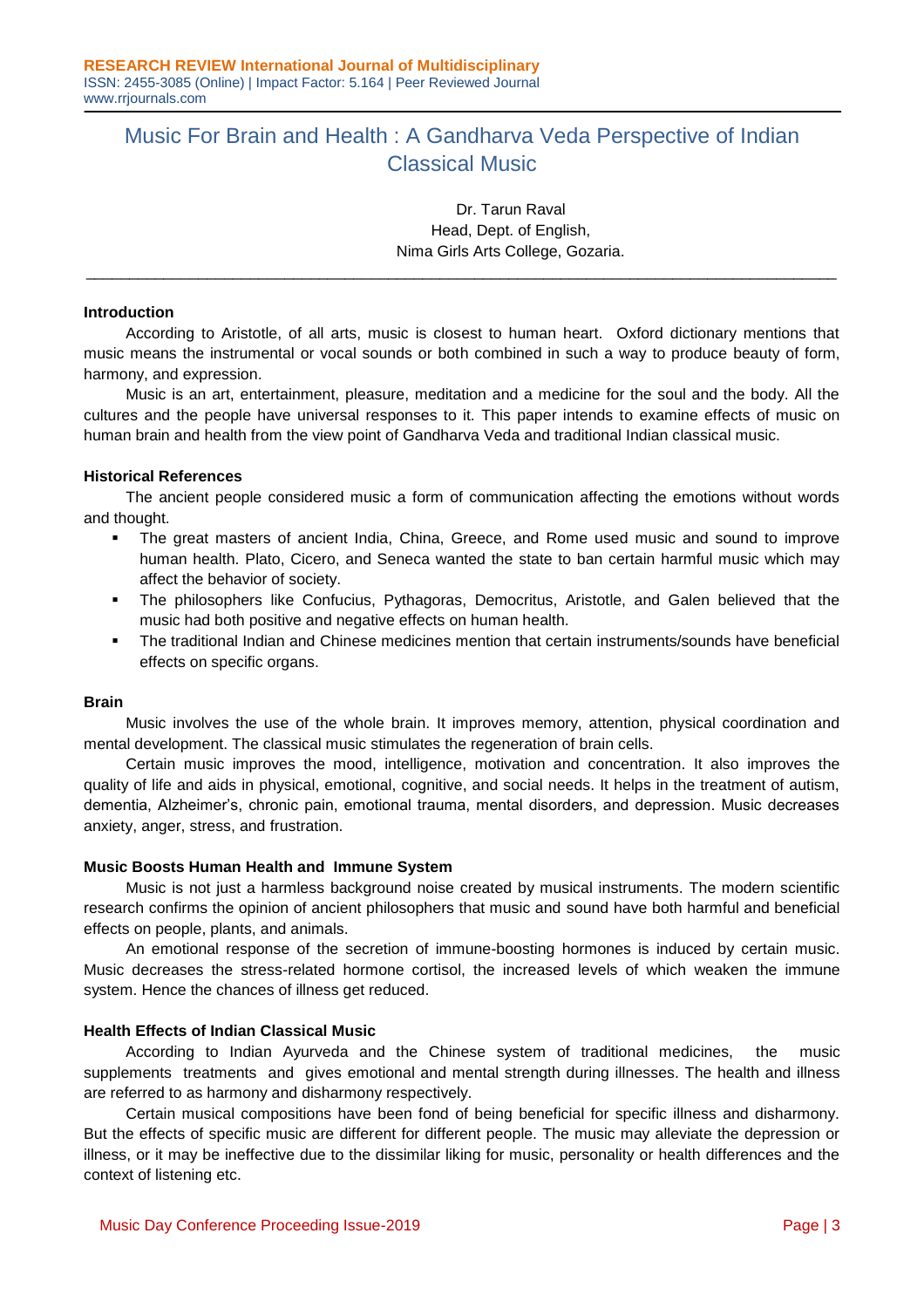Ayurveda mentions the effects of different sounds on the different chakras (physical levels) as follows.

- 1. The higher frequencies affect the head region.
- 2. The lower frequencies affect the base of the spine and lower abdomen.
- 3. The intermediate frequencies affect the chest and neck.

This could be verified personally by listening to a drum with low frequency and a violin which among all instruments has the high frequency above 5000 Hz.

Most people find distinct physical sensation especially at the top of their heads with the higher violin notes. The deep bass notes are felt in the lower half or over the whole body.

Every instrument can affect one or all emotions. The great composers achieve different effects by sound variations in musical content, key signatures, tempo, rhythm, loudness, melody, technique etc.

#### **Five Traditional Elements**

| Traditional<br>elements | <b>Emotions</b>              | <b>Organs</b>           | <b>Corresponding sounds, and</b><br>musical instruments           |
|-------------------------|------------------------------|-------------------------|-------------------------------------------------------------------|
| Fire                    | Joy/mania/laughter           | Heart/Small Intestine,  | Stringed instruments (violin, viola,<br>cello, etc.).             |
| Earth                   | Worry/melancholy             | Spleen/Stomach          | Song, human voice                                                 |
| Water                   | Fear/terror/groaning         | Kidneys/Urinary Bladder | Percussion and percussive activated<br>instruments (drums, piano) |
| Metal (Air)             | Grief/sadness/ weeping       | Lungs/Large Intestine   | Brass instruments (trumpet, French<br>horn)                       |
| Wood                    | Anger/irritability/ shouting | Liver/Gall Bladder      | Woodwinds (clarinet, oboe, flute)                                 |

#### **Gandharave Veda**

The ancient Indian literature is known as Vedic literature. It encompasses all realms of life, both temporal or secular and sacred or religious. Most of the sacred literature in India consider Vedas as the source from which they have drawn inspiration from. The four Vedas are, Rigveda, Yajurveda, Atharvaveda and Samveda .There are the following four secondary texts or Upavedas related to the Vedas respectively**.**

- 1. Ayurveda (It is the text on living, healing, and herbal medicines)
- 2. Dhanurveda (It is the text on statecraft, martial art, and war)
- 3. SthapatyaVeda (It is the text on architecture, sculpture, and art)
- 4. Gandharva Veda (It is the text on all art forms including music, dance, and poetry)

Gandharva Veda refers to Gandharvas as singers in the court of Gods with superb musical skills. In the absence of written accounts, the oral tradition has preserved the Vedas and the ancient music in its completeness.

The ancient sages discovered the intrinsic spirit of the frequencies of nature within their consciousness and reflected it through music. These sounds match with the basic rhythms and melodies of nature and create balance and harmony in environment and health.

This ancient classical music is used in Ayurveda, where the components of rags or melodies and layas or rhythms are used to rectify the imbalances or doshas*.* Certain melodies or Ragas could induce the plant to blossom.

In meditation, it helps to transcend to the innermost consciousness.

It finds an association of different sounds with different species and different natural phenomenon. It says that every environment is composed of sound vibrations which resonate with other sounds.

#### **Gandharva Veda Music and Brain**

It increases total brain functioning, as the scientific studies also prove the influence of this music on the areas of consciousness, behavior, and physiology. By integrating the brain functions it produces a state of relaxation and promotes the experience of bliss.

It decreases tension, irritability, and lethargy. The increased mental activity leads to an experience of finer states of awareness.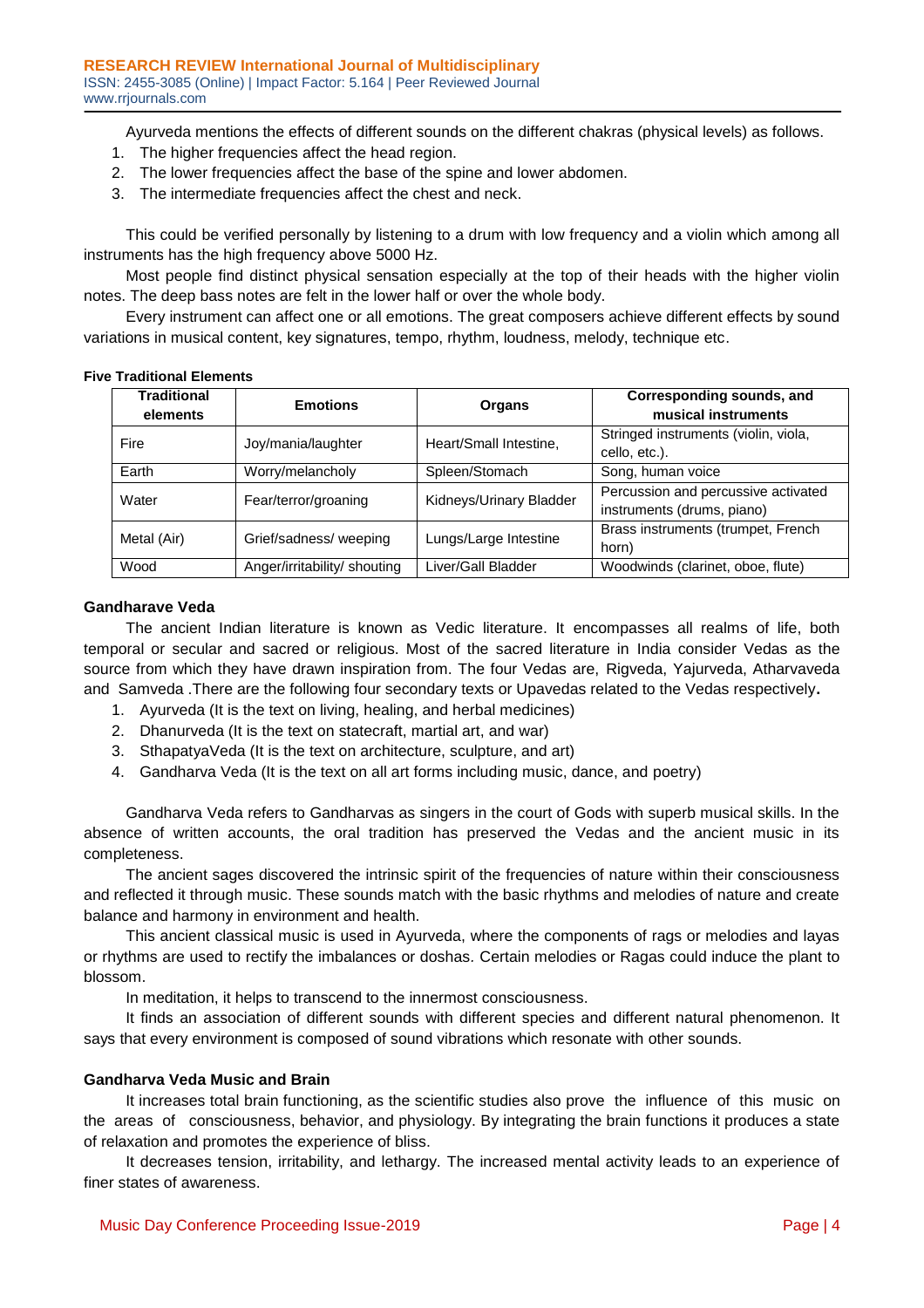#### **Benefits of Gandharva Veda**

Ayurveda treats the symptoms and takes into consideration every aspect of the person; body, mind, and soul. It has different methods to restore the body by balancing all the five senses. The massage works through the sense of touch; food, spices, and herbs restore the sense of taste; aroma oils influence the sense of smell; watching natural beauties satisfy the sense of sight, and Gandharva Veda music harmonizes the physiology by the sense of hearing.

This music can change pulse rate, blood circulation, blood pressure, metabolism, and respiration. So it is being used as a treatment to alleviate and decrease the need for pain medication and anesthesia.

It promotes balance, inner peace, better health and neutralizes stress when played at home or at the workplace. It creates harmony within discordant things whether animate or inanimate.

The benefits do not depend upon the personal taste or musical background. It is for all lands, all times and all men. It goes beyond physical relaxation and attunes the mind and body with the cycles of Nature. It uses the sounds of nature to promotes happiness and peace when played at certain time for certain duration. The particular quality or Rasa of each Raga or melody have different characteristics like courage, selfconfidence, wisdom and happiness.

Listening to Gandharva Veda MusicThere are certain rules to practice music to heal the body and soul. The different Ragas are played at their appropriate time based on three-hour periods called Praharas which correspond to the changing frequencies of Nature throughout the day.

A particular melody at night brings harmony between body, nature, and soul, while it produces negative effects at other time. These melodies at performed at a proper time of the day featuring various instruments such as the sitar, flute etc.

Listen to the music in a relaxed sitting position or lying down with closed eyes. The ragas are ideal for relaxation in the evening to induce sleep, or to take a break from work. One can listen to it anywhere to get relaxed and recharged.

Even in the absence of listener, play the music for 24 hours a day at home or workplace to generate peace in the entire atmosphere.

#### **Proofs of the Effects of Gandhava Veda Music**

The Vedic music affects the consciousness, behavior, physiology, and environment. The following studies scientifically prove its authenticity to influence the physical and mental health of the individual.

- 1. The researchers in the US analyzed the electric potential energy of the brain during the listening of Vedic music and found that the frequencies between the range of 4–8 increased.
- 2. Another study in the US too confirmed that the music balanced physiology decreased tension and irritability, caused less lethargy and increased the activity of the brain.
- 3. In the early 1950"s, an Indian Botanist Dr. T. C. N. Singh proved the effects of sounds on the metabolism of plant cells. He found that the plant protoplasm moved faster under sound effects. He proved that the Gandharva Veda music affects the growth, flowering, fruiting, and seed-yields of plants. The Charukesi Raga increased the crop yield from 25% to 60%; and increased the chromosome count of certain species of water plants.
- 4. The Sound and Music of Plants (De Vorss and Company, 1973) documented the research that the monotonous rock music played for several hours destroyed the plants. The Western classical music had mixed effects, while the plants flourished in Gandharva Veda music.
- 5. The Secret Life of Plants (Harper and Row, 1989) also documented the research that the plants close to the source of the sound of Gandharva Veda music virtually embraced the loudspeaker, while they moved away from the source of hard-rock music.

#### **Some Important Studies**

 $\triangleright$  Bulgarian psychologist George Lozanov found that backgroud Baroque instrumental music of Handel and J.S. Bach greatly increased the learning and memory retention during the teaching foreign language.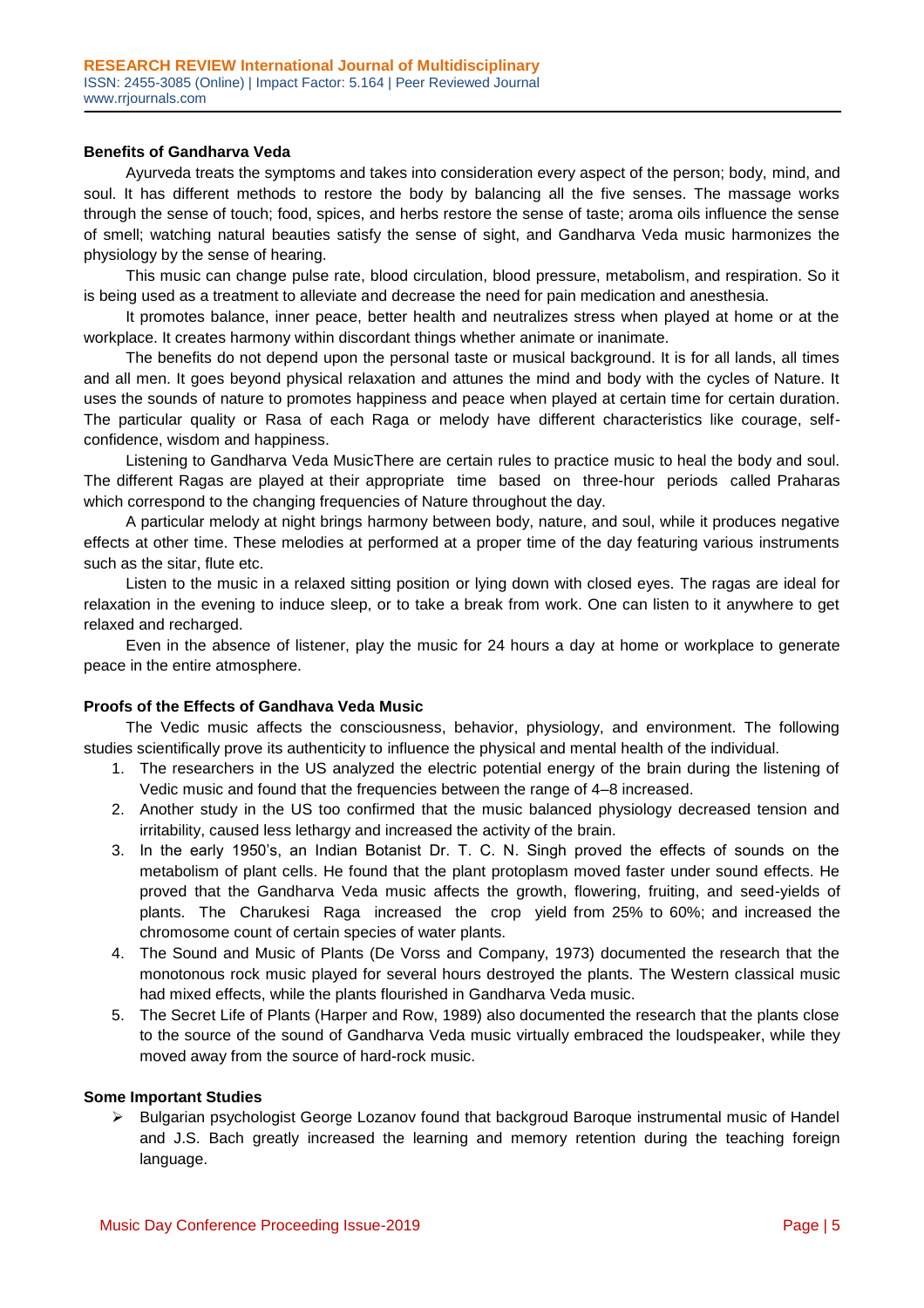- $\triangleright$  The American Society of Hypertension has confirmed that the 30 minutes listening to classical, Celtic or raga music every day significantly reduce high blood pressure.
- $\triangleright$  The first large-scale, longitudinal study in the Netherlands (2018) has found that structured music lessons significantly enhance children's cognitive abilities - particularly around *inhibition*, planning **and verbal intelligence** and therefore their academic achievement. The study involved 147 in primary schools over two-and-a-half years.

#### **Conclusion**

Finally, we can say that in the fourth Industrial Revolution, music, especially like that of Gandharva Veda of Indian classical music, may become the panacea for the health, wealth, peace and bliss of mind. Such music would certainly integrate body, mind and soul leading to an alround development of mankind.

#### **Sources:**

- 1. Frontiers: https://www.frontiersin.org/articles/10.3389/fnins.2018.00103/full
- 2. ScienceDaily: https://www.sciencedaily.com/releases/2018/03/180326140244.htm
- 3. Medical Daily: https://www.medicaldaily.com/taking-music-lessons-positively-impacts-childrensacademic-performance-423265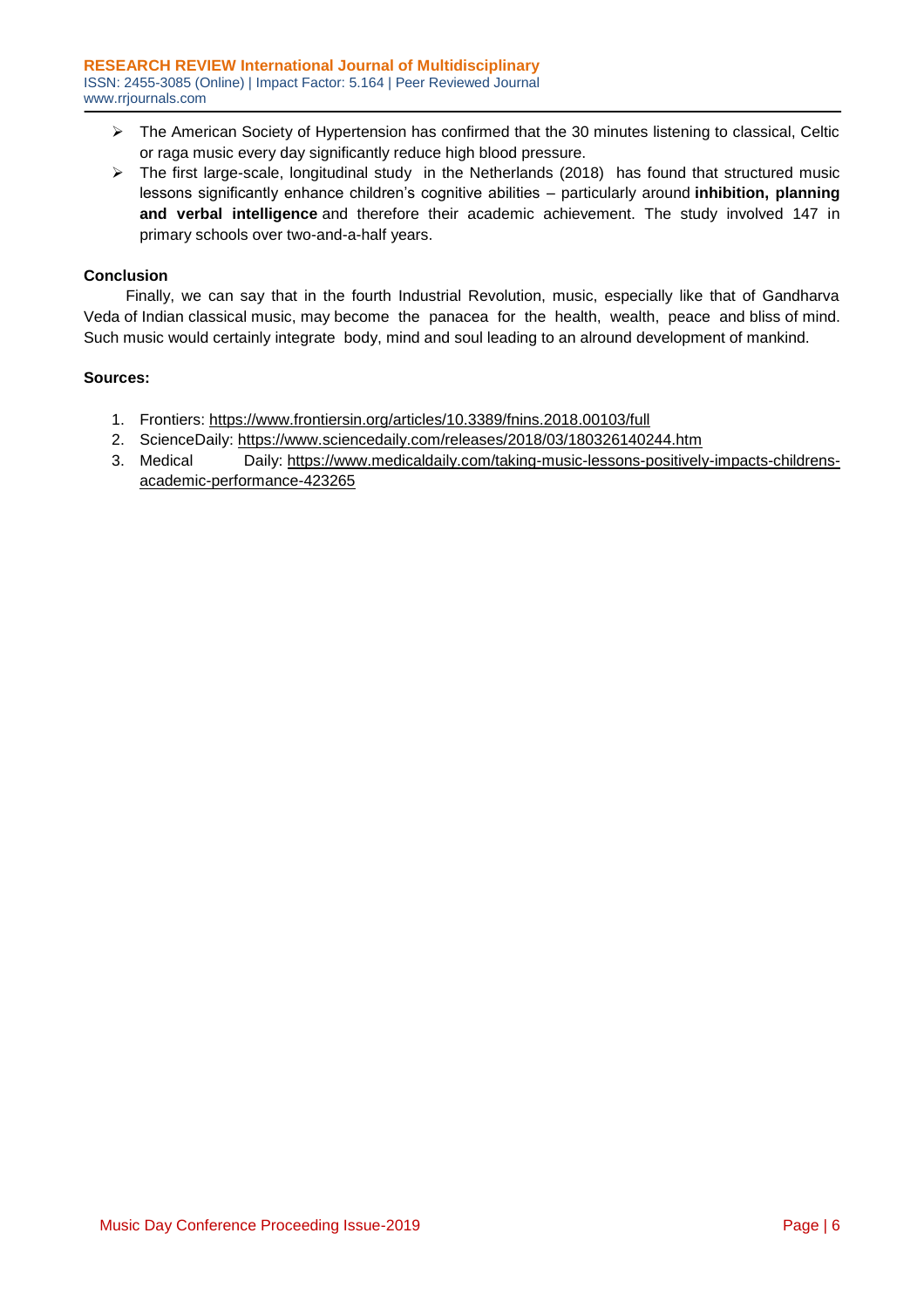# Music for Well-Being

Dr.Swati S. Kapadiya Associate Professor Bhavan"s Sheth R.A.College of Arts & commerce Khanpur, Ahmedabad.

**\_\_\_\_\_\_\_\_\_\_\_\_\_\_\_\_\_\_\_\_\_\_\_\_\_\_\_\_\_\_\_\_\_\_\_\_\_\_\_\_\_\_\_\_\_\_\_\_\_\_\_\_\_\_\_\_\_\_\_\_\_\_\_\_\_\_\_\_\_\_\_\_\_\_\_\_\_\_\_\_\_\_\_\_\_\_\_**

Since the beginning of civilisation, music, dance and drama have been integral part of our culture. Initially these arts were used as a medium of propagation of religion and social reforms. Of all arts, music has been considered the best means of worship and salvation in *Gayatri Shloka*. Music not only gives aesthetic pleasure like all other arts, it is the best yogic practice and according to *SangeetChudamani*, it is a unique means for all the four karmas (actions) of man- Dharma, artha, kama and moksha. (30) The present paper attempts to show how Indian music (an amalgamation of song, instrument and dance) is a source of physical and mental well-being of human beings.

Major authentic treatises of Ayurveda, *CharakSanhita*and *SushrutSanhita* have referred to treatment of certain diseases like tuberculosis, asthma and jaundice with the help of chanting of mantras. *Samaveda*, which is all about music, refers to prevention and cure of ailments by chanting of ruchas. SangeetacharyaSumberu in his *SangeetSwaramrut* describes the effects of differents notes of Hindustani saptak on three major ailments – vata (gas), pitta (acidity) and cough – that may affect the human body and cause diseases. In his book *SangeetParijat*PanditAhobal has described the relativity of the 22 shrutis and 22 blood vessels of human body.

Yoga can be best practiced by singing of notes. Practicing notes is a type of physical exercise which in itself is a therapy. It is a type of pranayama – a breathing exercise. Vocal singing strengthens lungs and vocal cords. It gives exercise to lungs, throat, palate and jaws.

Music helps not only the practitioner but the listener as well. Listening to music relaxes mind and muscles, controls blood pressure,

heart beat and oxygen saturation. In the present times, music therapy for prevention and cure of ailments is becoming popular day by day. Music

improves memory, attention, physical coordination and mental development. The classical music stimulates the regeneration of brain cells. Certain music improves the mood, intelligence, motivation and concentration. It also improves the quality of life and aids in physical, emotional, cognitive, and social needs.

https://owlcation.com/social-sciences-The-Effect-of-Music-on-Human- Health-and-Brain-Growth

Very recently, Pfizer medical Team has penned an article stating health benefits of music. According to it, the following are 10 health benefits of music on human beings:

- 1.Improves mood
- 2.Reduces stress
- 3.Lessens anxiety
- 4.Improves exercise
- 5.Improves memory
- 6.Eases pain

7.Provides comfort

- 8.Improves cognition
- 9. Helps children with autism spectrum disorder
- 10.Soothes premature babies

https://www.gethealthystayhealthy.com/articles/10/health/benefits-of-music

The system of raagas of ancient times has acknowledged the positive effect of music on human mind as well as body. Resonance of raagas can serve as complementary medicine. Musicologists have identified certain raagas as having definite impact on certain diseases. The following are a few examples of raag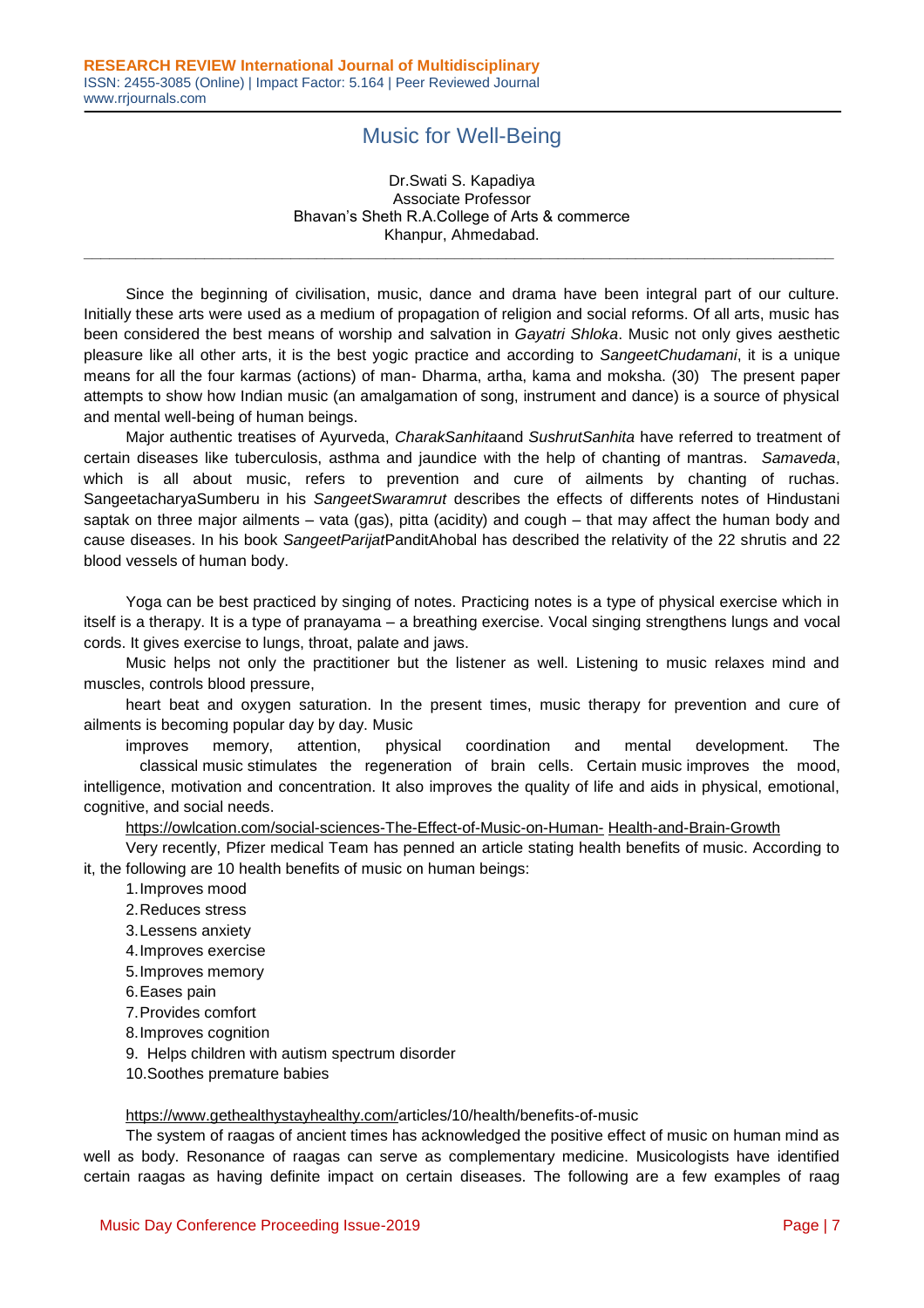therapy. RaagDarbariKanada, Khamaj, Puriya help in hysteria and in diffusing mental tension. RaagAhirBhairav and Todi help on hypertension. Stomach related ailments can be treated by raagGunkali, Jaunpuri, Malkaus and Hindol. Headaches are eased by Jayajayvanti, Rohini and Darbari.

To conclude, music is not only an art which gives pleasure, entertainment; nor is it simply a pastime activity. It has aesthetic and spiritual significance. Ancient as well as modern musicologists, scholars, researchers and even scientists agree that music is equally significant from medical and health point of view.

#### **References:**

- 1. Benefits of Music on Human Health and Brain Growth https://owlcation.com/social-sciences-The- 15 Dec. 2017.
- 2. Pfizer Medical Team. "10 Health Benefits of Music". https://www.gethealthystayhealthy.com/ 30 August 2017.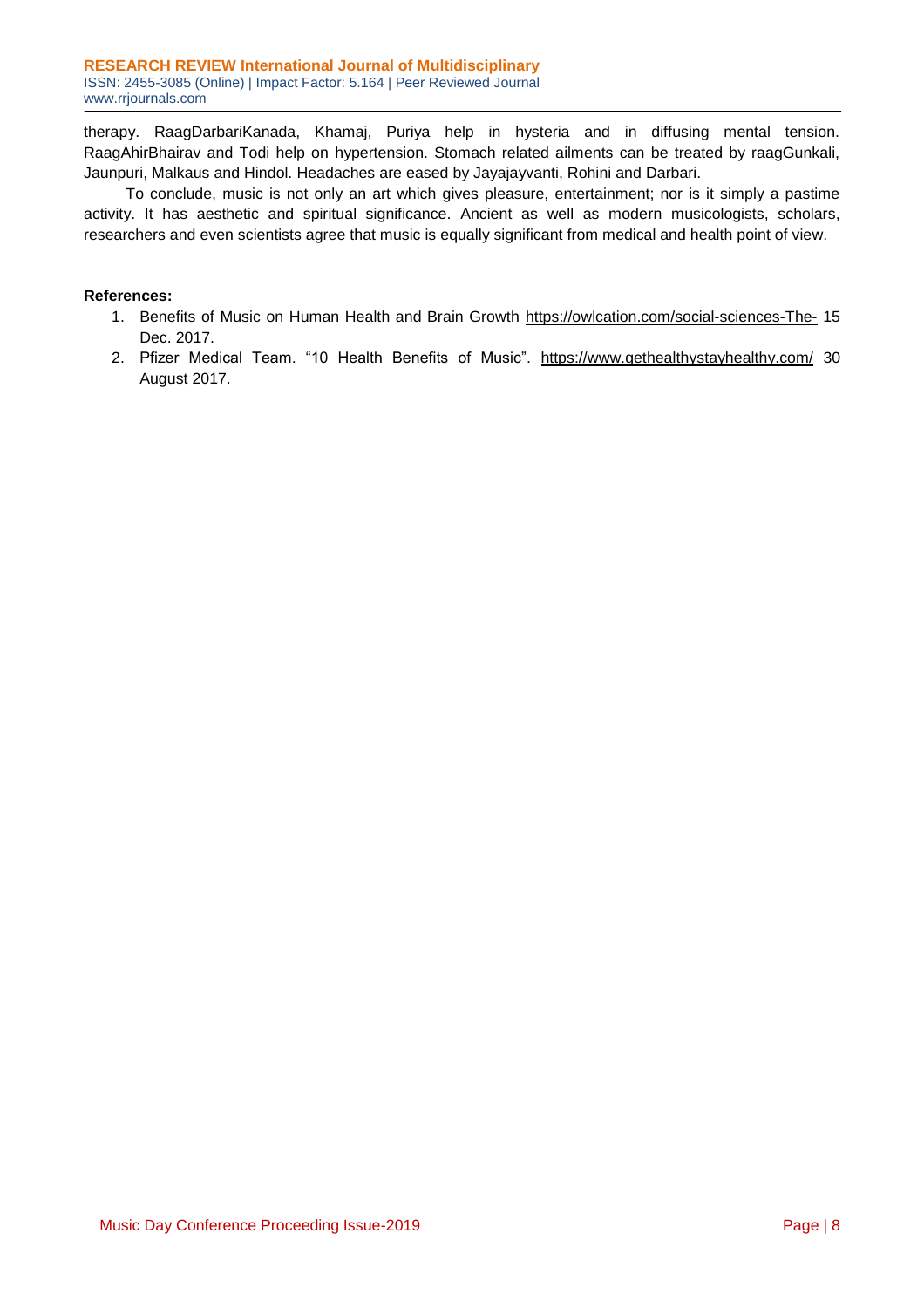### Music Therapy and Mozart"s Effects

Dr. Leena Rana Associate Professor Shri P.K.Chaudhari Mahila Arts College, Sector-7, Gandhinagar

**\_\_\_\_\_\_\_\_\_\_\_\_\_\_\_\_\_\_\_\_\_\_\_\_\_\_\_\_\_\_\_\_\_\_\_\_\_\_\_\_\_\_\_\_\_\_\_\_\_\_\_\_\_\_\_\_\_\_\_\_\_\_\_\_\_\_\_\_\_\_\_\_\_\_\_\_\_\_\_\_\_\_\_\_\_\_\_**

Music allows us to transcend the everyday states of consciousness and travel to places that we either have a memory of or create in our imagination. When an individual uses music for relaxation, their abstract thinking is slowed down as they remain in a normal walking state. Often during music therapy sessions, people will lose track of time for extended periods, which in turn helps them reduces feelings of stress, anxiety, fear and pain.

Stress has become, in modern society, the subject of many bestselling books and in often a lead story in the daily papers. People need to be educated about the remedial effects of music as therapy. Many still feel that music used as therapy is just another liberal health fad. Despite this belief, music therapy continues to be a growing occupation. There are more than 5000 certified and licensed music therapists in the united states working in hospitals, rehabilitation units, health care and educational settings.

Raymond Bahr, Director of coronary care at St Agnes hospital Baltimore, contends without a doubt that music therapy ranks high on the list of modern day management of critical care patients….. its relaxing properties of enable patients to get well faster by allowing them to accept their condition and treatment without excessive anxiety.

Modern scientists agree that many different kinds of music can be therapeutic. Same people respond will to reggae or jazz. Others are uplifted- indeed healed- after listening to Gregorian chants, or heavy metal. But researchers have discovered that the work of one compare in particular- Wolfgang Amadeus Mozart-mysteriously rises above all other forms of music in its power to real the human body. This special ability of Mozart"s music to heal is call of MOZART EFFECT.

Mozart"s music "may "worm up" the brain, suggested Gordon Shaw, a theoretical physicist and one of the Irvine researchers. Following the Irvine studies, a number of public schools introduced Mozart pieces as background music and reported improvements in their pupils" attention and performance. The Mozart Effect is real.

Music is the harmony of the universe in microcosm; for this harmony is life itself; and in man, who is himself a microcosm of the universe, chords and discords are to be found in his pulse, in his heartbeat, his vibration, his rhythm and tone. His health or sickness, his joy or displeasure, shows whether his life has music or not.

#### **-From the Sufi Message of Nazrat Inayat Khan**

It is difficult to guess when Homo sapiens first started to use, understand and enjoy music. Many who research the subject believe that music, song and dance preceded language as a means of communication. The unborn child provides some evidence of the capacity of all human beings to react to music when motor responses to rhythmical stimuli, or even specific pieces of music, are commonly reported by the mother.

In the neonatal period, the vocalizations of the young child are musical responses. The rise and fall of the mother"s cooling patterns are also very similar in all societies and cultures. As time passed, the musical qualities of rhythm and pitch gradually subsumed into the development of speech. These qualities are subsequently localized mainly in the lift side of the brain, which is subject to significant growth between the ages of two and four. This innate capacity of the brain to interpret musical information suggests that the process has some biological survival value too.

Considerable research has proved that there are neurophysical mechanisms, which appear to have an inherent capacity to analyse musical patterns. The rhythms of the body and those of music have also been studied. Changes in pulse rate, respiration, galvanic skin responses and muscle activity have been noted. It has also been proved that the heartbeat could be slowed if the speed of the music was on beat per minute slower than the pulse rate suggesting an entertainment effect between the speed of the music and the pulse.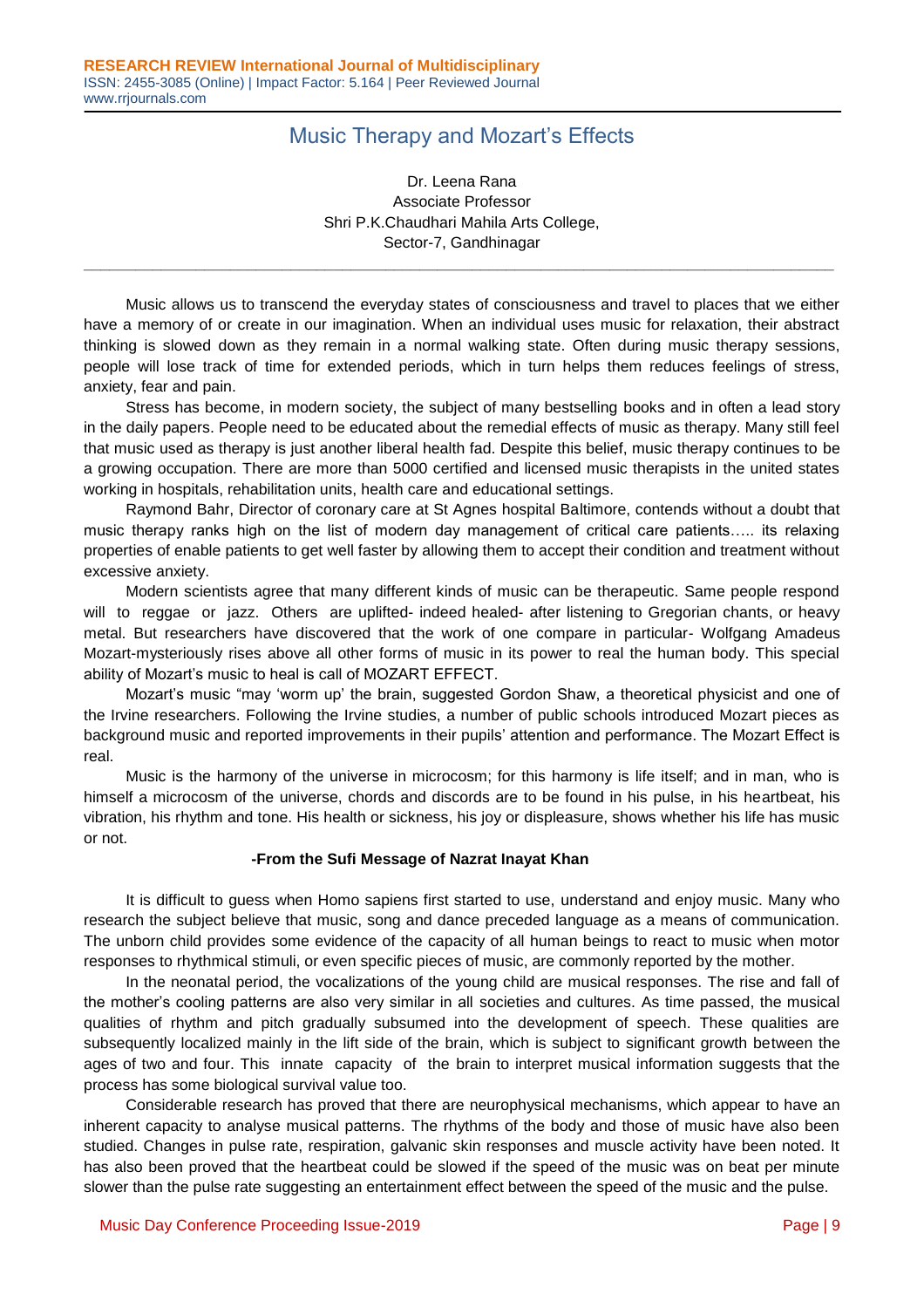Music is related to certain basic physiological processes. This has been proved scientifically. Music speaks to us. There are ways in which the structure of music can be compared to that of spoken and written language. The study of disturbances of musical function in relation to focal brain damage from strokes and injury has led to the use of the term *amusia* which denotes the impairment of musical skills and understanding associated with a lesion of the cerebral hemisphere. Like aphasia, amusia can be divided into expressive and receptive types. Musical dyslexia and dysgraphia have been used to describe the inability to read or write musical notation respectively.

There is also no doubt that music works as a therapeutic agent. Our response to music lies mot obviously in the perception and processing of a series of complex sound waves with powerful emotional overtones. However, music is more than sound, as deaf musicians will testify. Performance is accompanied by movement and body language, both important aspects of communication.

However, not much is known about how the central nervous system registers and reacts to vibrations and particularly those above and below the range of human hearing. The considerable interest and increasing amount of literature on vibro-acoustic therapy, which uses pulsed frequencies of a very low order as well as musical vibrations, suggests that the physical effect of vibration on the nervous system may contribute to the therapeutic potential of music.

Certain musical frequencies vibrate the brain cells and this process might "wash the cells so that the cerebrospinal fluid may more effectively carry away the metabolites and waste products of neuronal activity. Maybe, this is the modern equivalent to the ancient belief that the human body and the brain "resonate" with music.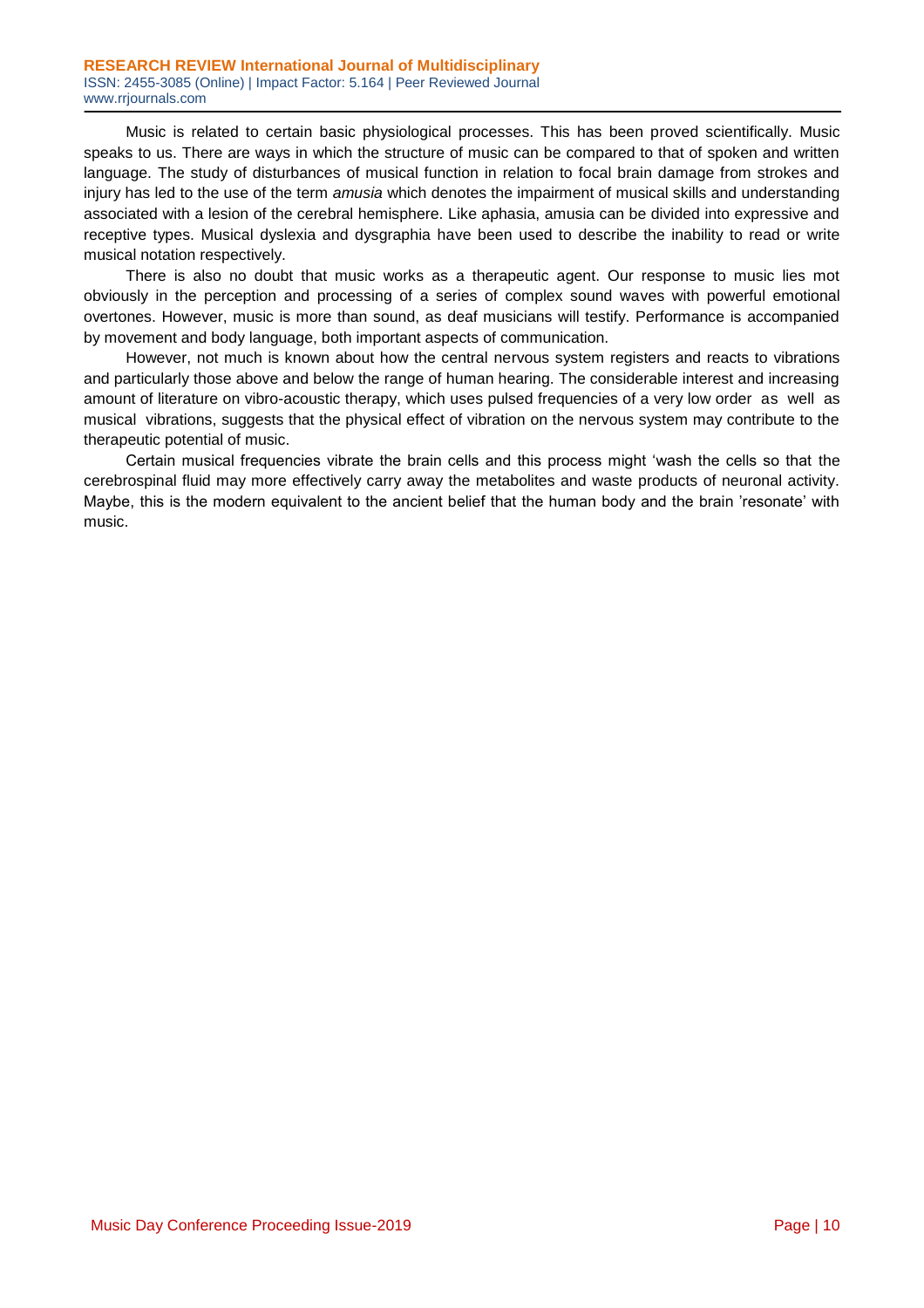### Fundamental Truths about Mantra

Principal Dr. Dilkhush Vadnagar Arts College, Vadnagar

**\_\_\_\_\_\_\_\_\_\_\_\_\_\_\_\_\_\_\_\_\_\_\_\_\_\_\_\_\_\_\_\_\_\_\_\_\_\_\_\_\_\_\_\_\_\_\_\_\_\_\_\_\_\_\_\_\_\_\_\_\_\_\_\_\_\_\_\_\_\_\_\_\_\_\_\_\_\_\_\_\_\_\_\_\_\_\_**

1. Mantras are energy – based sounds.

Words used in conversation derive their power from the meaning they convey. Mantra derives its power from the energy effect its sounds produce. Pronouncing a mantra creates a particular physical vibration in the from of sound that in turn produces various "energetic effects" in the physical and subtle body.

2. Mantras are also chakra – based sounds.

Each of the fifty letters in the Sanskrit alphabet corresponds to one of the fifty petals on chakras one through six, from the base of the spine to the brow. Sanskrit mantra vibrates to the letters in the words of the mantra, which energize the petal, and attracts ambient spiritual energy in the atmosphere to the person pronouncing the mantra. In this way, mantra affects both physical bodies and our spiritual consciousness. We literally grow, in sprit and in flesh.

3. Mantra – combined intension – increases physical and spiritual benefits.

When we combine the physical energy of mantra, the sound vibration, with the mental energy of intention and attention, we increase, strengthen, and direct the energetic effect of mantra. Intention, the reason we are saying the mantra, is carried on the physical vibration, producing an effect. This is the essence of Sankrit mantra.

4. Mantras have only an approximate language – based translation.

If we warn a young child not to touch a hot stove, we try to explain that the stove will burn the child. However language is insufficient to convey the experience. Only the act of touching the stove and being burned will adequately define the words "hot" and "burn" in the context of "stove." Essentially, there is no linguistic translation for the experience of being burned.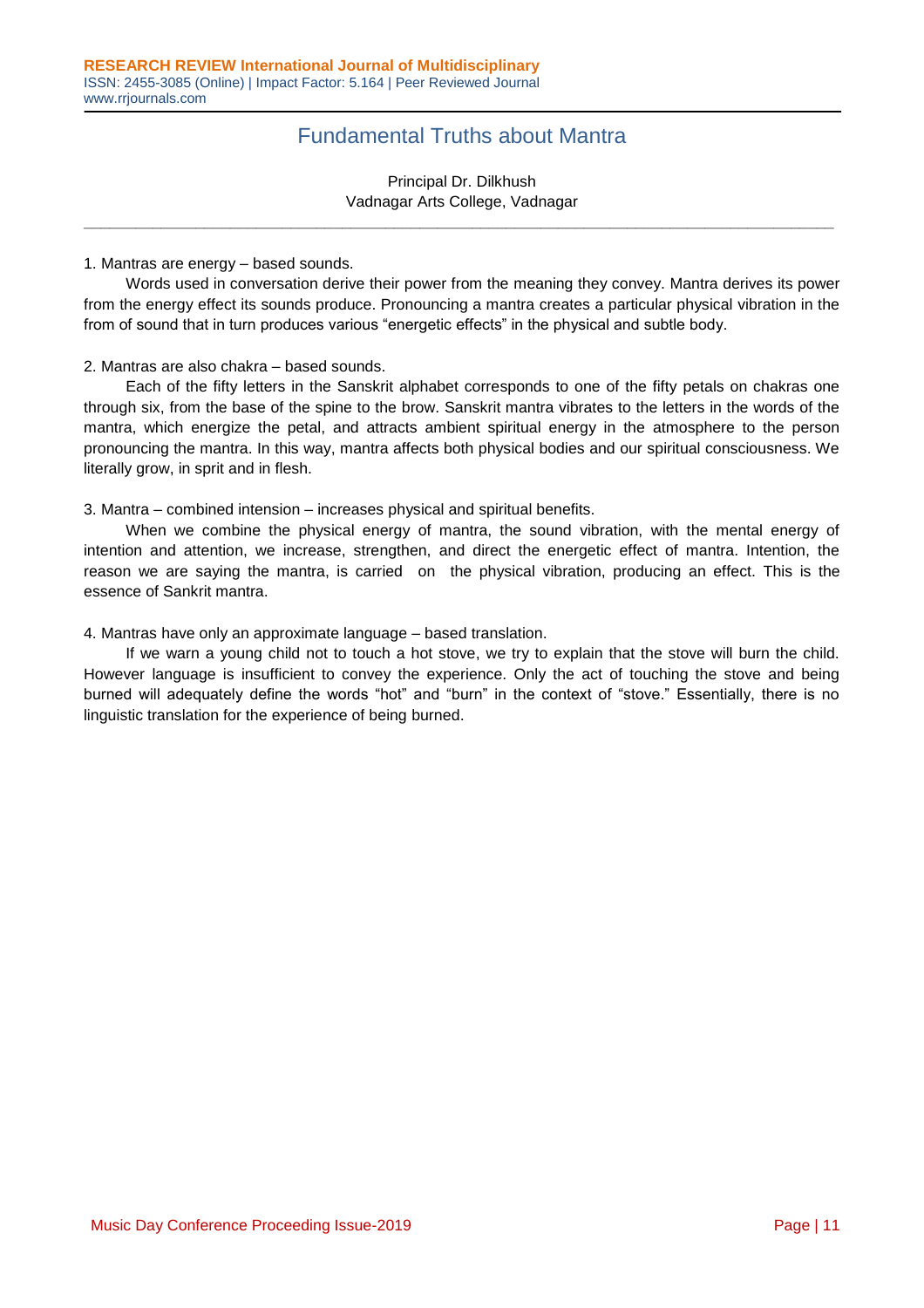# Om Shrim Shriyei Namaha (OM SHREEM SHREE – YEI NAHM – AH – HA)

Prof. Munnaben Chaudhari Shri. P. K. Chaudhari Mahila Arts College Gandhingar, Gujarat

\_\_\_\_\_\_\_\_\_\_\_\_\_\_\_\_\_\_\_\_\_\_\_\_\_\_\_\_\_\_\_\_\_\_\_\_\_\_\_\_\_\_\_\_\_\_\_\_\_\_\_\_\_\_\_\_\_\_\_\_\_\_\_\_\_\_\_\_\_\_\_\_\_\_\_\_\_\_\_\_\_\_\_\_\_\_\_

#### **"Om and salutations to the creative abundance that is the very form of this universe."**

Howard learned the mantra on the spot, right in front of the bank, and started chanting it immediately. When I stopped by the bank later that week he told me that he had chanted for half an hour the first day, two hours the next day, and, that day he had been chanting it all day long. He said that it made him feel a bit odd, but he liked it.

Another week passed before I returned to the bank, at which time Howard described an interesting incident. He had been talking on the telephone with a woman who was an acquaintance but not a friend.

He was about to say good – bye, but to this surprise she asked if they could talk a bit longer. The woman sensed Howard"s surprise but said that he seemed different somehow, and she was enjoying speaking with him.

Howard was certain that this was a result of the manta, and I agreed. Howard was confident that the mantra would help him open to new opportunities in his life. He had already increased his own inner feminine energy, which created a powerful affinity with women who would previously have felt no energy at all coming from him.

The mantra I thought Howard will almost always result in a man"s attracting a woman who will be compatible with him.

Another powerful mantra is also very effective for helping a man to find a woman:

#### **Narayani Patim Dehi Shrim Klim Parameshwari**

**(NAH – RAH – VEH – NEE PAH - TEEM DAY – HEE SHREEM KLEEM PAH – RAHM – ESH – WAH - REE)**

**"Oh power of truth, please let me attract a spouse carrying the supreme feminine energy manifesting abundance and creativity."**

This mantra, employing the seed sounds for attraction and abundance, entreats the power of the flame at the Harit Padma (Narayana) to provides a women who holds the highest of the various feminine attributes, including abundance.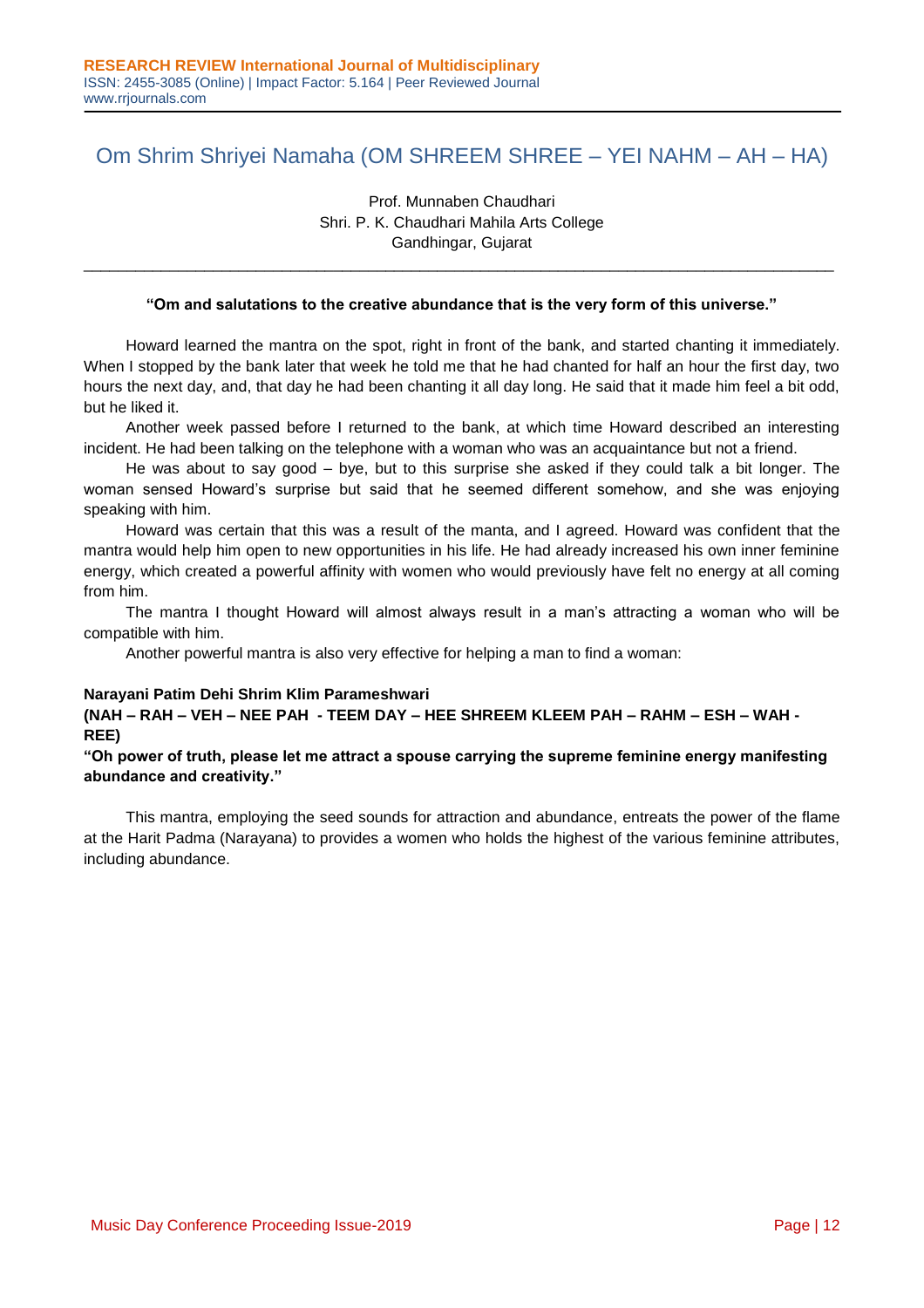# Om Sri Dhanvantre Namaha (OM SHREE DON – VON – TREY NAMH – AH - HA)

Shri Rajendra Raval \_\_\_\_\_\_\_\_\_\_\_\_\_\_\_\_\_\_\_\_\_\_\_\_\_\_\_\_\_\_\_\_\_\_\_\_\_\_\_\_\_\_\_\_\_\_\_\_\_\_\_\_\_\_\_\_\_\_\_\_\_\_\_\_\_\_\_\_\_\_\_\_\_\_\_\_\_\_\_\_\_\_\_\_\_\_\_

#### **"Salutations to the being and power of the Celestial Physician."**

In traditional households in southern India, women chant this mantra as they prepare food to infuse it with the powerful healing vibrations that wars off disease. In other households the mantra is chanted during preparation of food for the sick or infirm.

You can chant this mantra while concentrating upon any condition that you would like remedied or healed. Chant it for at least 12,500 times, then be open to the manner in which healing may manifest. Remember that healing may be achieved according to traditional medicine, or through some other means altogether. Be open-minded and do not hold expectations of how the healing will occur.

#### **Rochelle's Story**

For several weeks Rochelle had been having stomach problems caused by nervousness. When her doctors seemed unable to help her, Rochelle called me to ask if there was a mantra that could help her stomach. After a brief meditation, I determined that the Dhanvantre could be of benefit. She began repeating it every day, and after just a short time began to feel better. She kept on with the mantra even after her problems had disappeared.

After several weeks of practice, Rochelle had to drive her husband to the airport for an unexpected business trip. Because of other conditions in her life at the time, this was very unsettling for her. After she had dropped her husband off at the airport and was driving home, she had a panic attack. Without even thinking, she reflexively began to chant Om Sri Dhanvantre Namaha. After only half – a – dozen repetitions, the attack subsided. A bit shaken but otherwise feeling normal, she drove home without further difficulty. She was amazed at how this mantra had calmed her anxiety in only a few moments. She now feels that she has control over her nervous stomach condition, even under stressful conditions.

In using any mantra, it's important to plan your discipline and monitor the results. These procedures were discussed in chapter 3, "How to use Your Mantra." Here is a brief refresher:

#### **Place**

Set aside a place where you will practice the mantra discipline every day.

#### **Time of Day**

Schedule a specific time, either once or twice a day, when you will sit for your discipline. Some people have very busy schedule and once a day is all they can allow themselves. Others with more flexible schedules can easily mange once in the morning and once in the evening.

#### **Number of Repetitions.**

You may decide to accomplish 108, or 200, or more repetitions of your selected mantra while sitting in your special place. Also remember that you may do the mantra informally at other times and places throughout the day.

After you have decided on the particulars of your discipline. Fix your starting and ending date. If helpful, place a calendar near your meditation spot with the dates clearly marked.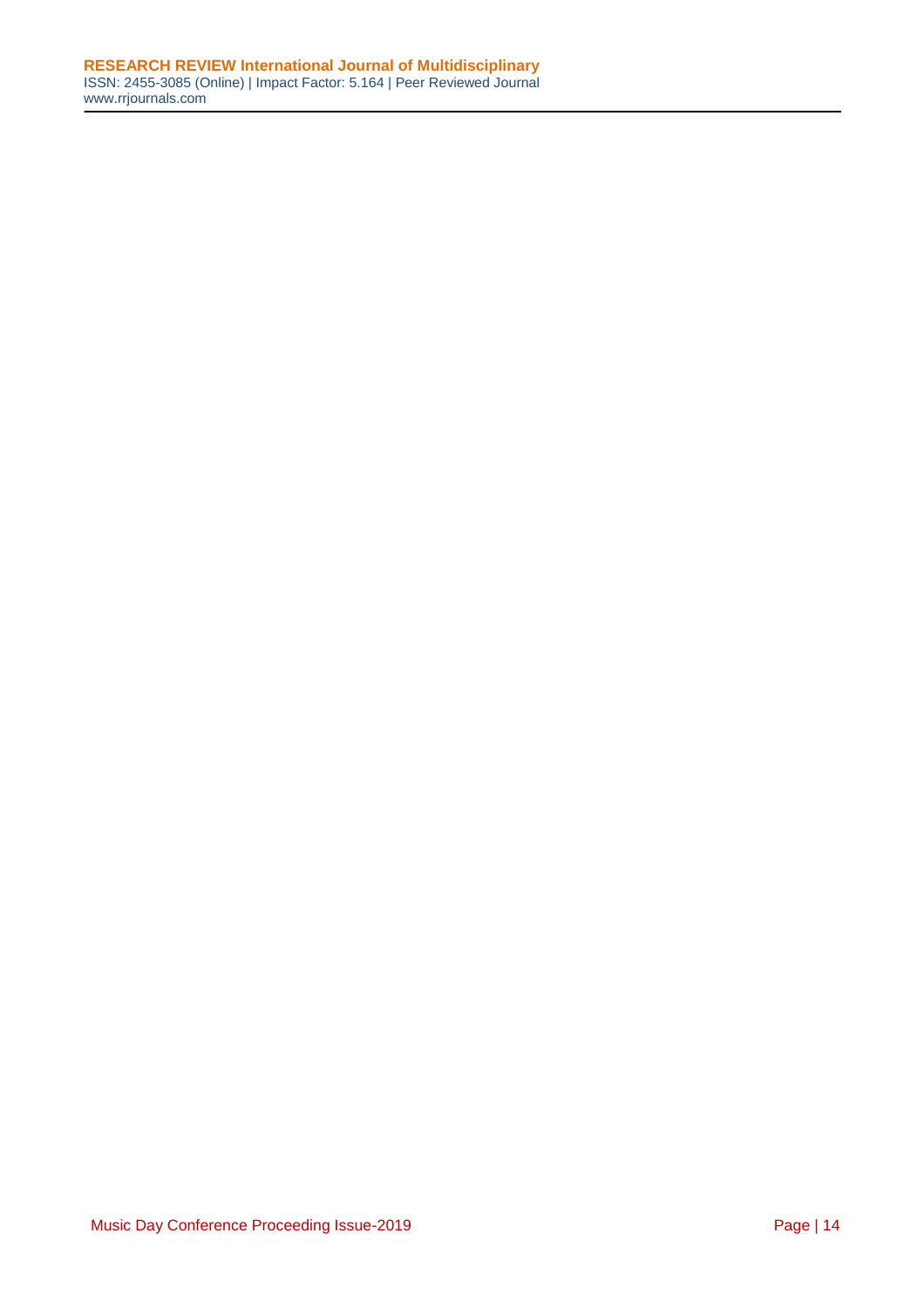# Om Shrim Maha Lakshmiyei Swaha (OM SHREEM MAH – HA LAHSH – MEE YEI SWAH - HA)

Prof. Dr. Mina S. Vyas Shri P. K. Chaudhari Mahila Arts College. Gandhinagar, Gujarat

\_\_\_\_\_\_\_\_\_\_\_\_\_\_\_\_\_\_\_\_\_\_\_\_\_\_\_\_\_\_\_\_\_\_\_\_\_\_\_\_\_\_\_\_\_\_\_\_\_\_\_\_\_\_\_\_\_\_\_\_\_\_\_\_\_\_\_\_\_\_\_\_\_\_\_\_\_\_\_\_\_\_\_\_\_\_\_

Om, you may remember, is the seed sound for the sixth chakra, where masculine and feminine energies meet at the center of the brow. Because Om represents a conjunction of will and sound, it is commonly used as prefix to mantras of all kinds. Of the millions of mantras that have originated in the Far East over the past five thousand years, more than 95 percent begin with Om.

Shrim is the seed sound for the principle of abundance. Which is personified by the goddness Lakshmi in the Hindu pantheon. She is often depicted sitting or standing on a lotus flower, beautiful beyond measure, with a stream of coins. Flowing from her hand. Behind the goddess, elephants are playing, with their trunks upraised. Elephants are a traditional symbol of good fortune, and the raised trunks indicate a propensity to retain the good fortune, rather than spilling it onto the ground.

Maha means "great." In this context it denotes both quantity and quality. When we speak of the quality of abundance here, we are referring to its Harmony with dharma or divine law. Abundance of any other kind is more of a burden than a blessing. Imagine, for example, that someone presents financials resources – but if the money has been stolen you could be implicated in the crime. The prefix Maha is intended to prevent this kind of difficulty.

Lakshmi, again is the principle of abundance. This goddess is such a powerful feminine force that continued use for her Sanskrit name generates great creative energy. But in the simplest terms, she is the personification of wealth. She holds aloft the torch of prosperity in the its forms and for all beings.

Swaha, in this context, means, "I salute." It is also related to the manifestation of energy at the solar plexus chakra. Mantras exist in masculine, feminine, and neutral forms. Here, Swaha provides a feminine ending.

This mantra can be used to attain abundance in almost any form. If you"re able, commit yourself to a forty-day program. It's best to set aside thirty minutes or so each day to chant quietly by yourself. At other times, say the mantra as often as possible.

When you face a problem related to abundance, remember that the general nature of the mantra will immediately help the chakras to begin processing new levels of energy. The kundalini will start to send out energy related to the principle you are invoking with your mantra. You will be drawing in energy from your spiritual surrounding, but you must also focus your mental efforts to have a cleat understanding of that which is desired. As the saying goes, "be careful what you ask for, you just might get it."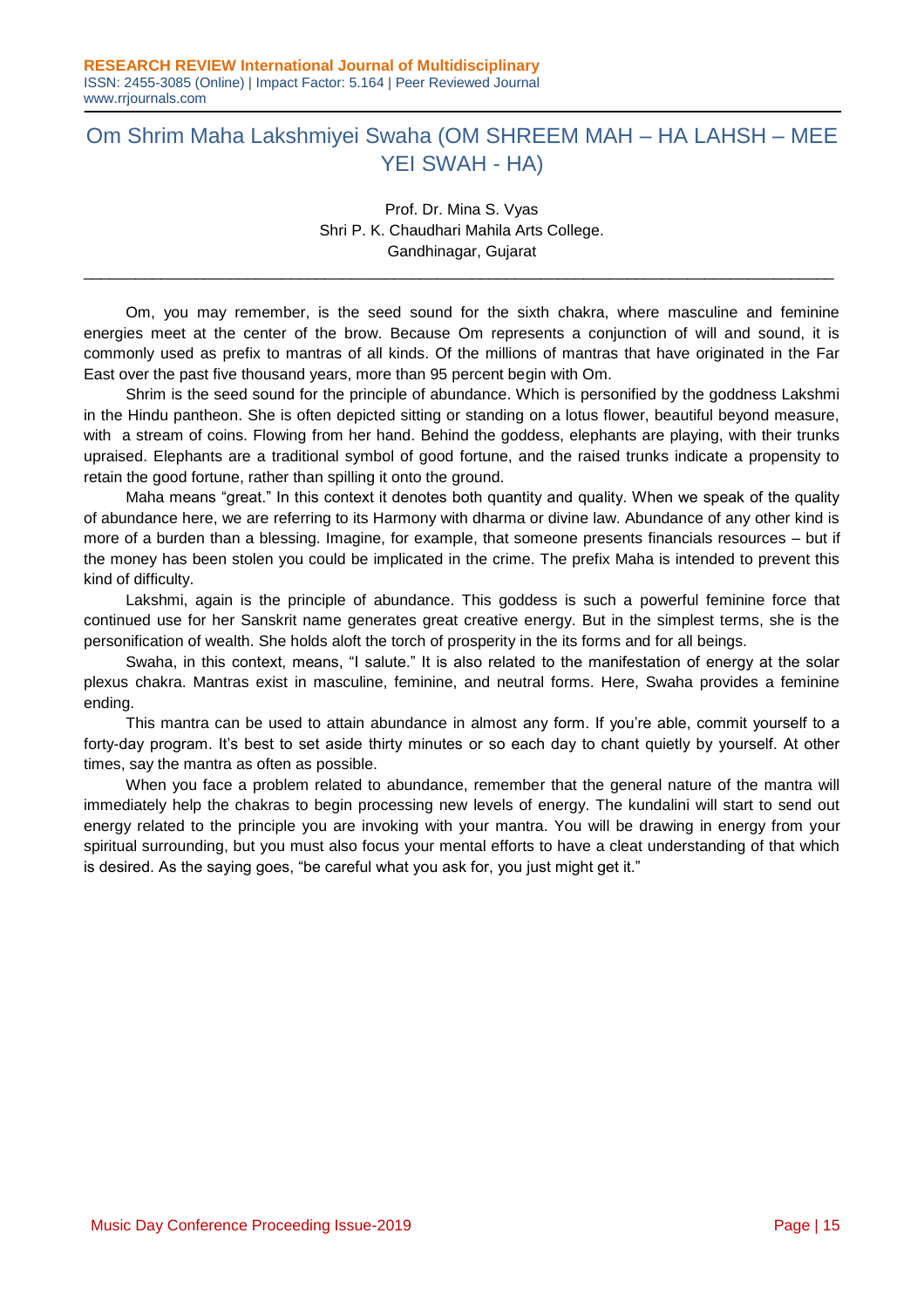# OM HUM HANUMANTE VIJAYAM (OM HOOM HAN – MAH – THE VEE – JAY- YAHM)

Prakashraj P Kumavat Assistant Prof. MBA Kalol Institute of Management, Kalol, Gandhinagar

\_\_\_\_\_\_\_\_\_\_\_\_\_\_\_\_\_\_\_\_\_\_\_\_\_\_\_\_\_\_\_\_\_\_\_\_\_\_\_\_\_\_\_\_\_\_\_\_\_\_\_\_\_\_\_\_\_\_\_\_\_\_\_\_\_\_\_\_\_\_\_\_\_\_\_\_\_\_\_\_\_\_\_\_\_\_\_

#### **"Victory to the prana in its evolutionary course, as it strengthen the will through the throat center."**

**\_\_\_\_\_\_\_\_\_\_\_\_\_\_\_\_\_\_\_\_\_\_\_\_\_\_\_\_\_\_\_\_\_\_\_\_\_\_\_\_\_\_\_\_\_\_\_\_\_\_\_\_\_\_\_\_\_\_\_\_\_\_\_\_\_\_\_\_\_** For those involved in athletics, this mantra can aid in gaining both strength and agility. **\_\_\_\_\_\_\_\_\_\_\_\_\_\_\_\_\_\_\_\_\_\_\_\_\_\_\_\_\_\_\_\_\_\_\_\_\_\_\_\_\_\_\_\_\_\_\_\_\_\_\_\_\_\_\_\_\_\_\_\_\_\_\_\_\_\_\_\_\_**

Om Sri Hanumante Namaha OM SHREE HAH – NOO – MAH – THE NAHM – AH –HA "solutions to the conscious prana. "

With this mantra, healers strengthen their ability to transfer healing prana to their patients.

#### **Saraswati Mantras for knowledge and Creative Achievement**

Shown holding a stringed instrument in one hand and a mala in the other, with a book at her feet, Saraswati is a feminine power that activates and sustains artistic, academic and spiritual endeavors. Eastern artists and musicians practice. Saraswati japa (recitation of mantra). Mothers chant Saraswati japa n behalf of their children to help them do well in school. Spiritual chant Saraswati japa to obtainthe capacity to hold the highest wisdom. Teachers, secular and spiritual, chant Saraswati japa tp ensure that the words coming out of their mounts contain the truth and the correct principle desired. They want to be persuasive to their hearers. All this is the province of Saraswati.

Saraswati is one of the Hindu feminine trinity of Lakshmi, Durga and Saraswati. But her power is least talked about in the West. We hear much about Lakshmi"s gifts of abundance and Durga"s provisions may be that most knowledge spiritual teachers from the Far East want to keep "true spiritual knowledge" secret, and Saraswati is the path to that knowledge.

In the earliest Vedic writings, Saraswati is referred to as Vanch, the goddess of speech in the primordial sense – that us, the source of all speech, both divine and mundane. She represents:

- The sacrificial word, the primal cause, and the mystical "name" referred to by the Kabbalists;
- The power, mistress, and constructor of mantra;
- The goddess of hidden wisdom.

There is an old and ongoing "divine disputation" to determine which is superior, mind or speech. The final answer in this discussion is what ultimately mind is superior, but only after the realm of creation includes spheres may dwell. Mind assumes preeminence only when we with draw our consciousness from the akashic realm accessible through the Vishuddha Chakra at the throat center and travel to the place where duality ends.

The significance of Saraswati for today"s practitioner of mantra can be summed up in a few points. The Saraswati energy, according to the ancient scripture:

- Governs all spiritual pursuits;
- Gives mantras their power spiritual teachers and gurus transmit the power of mantra through the Saraswati enetgy;
- Rules followers of the path of intellectual understanding and mind;
- Governs the transmission of a powerful shakti, or energy of transformation, as recorded by many famous teachers such as Yogananda and Ramakrishna;
- Is adopted by many Himalayan adepts and swamis as part of their spiritual name.

#### **Mantra for Success in Education, Music, and Artistic Endeavors.**

Om Eim Saraswatiyei Swaha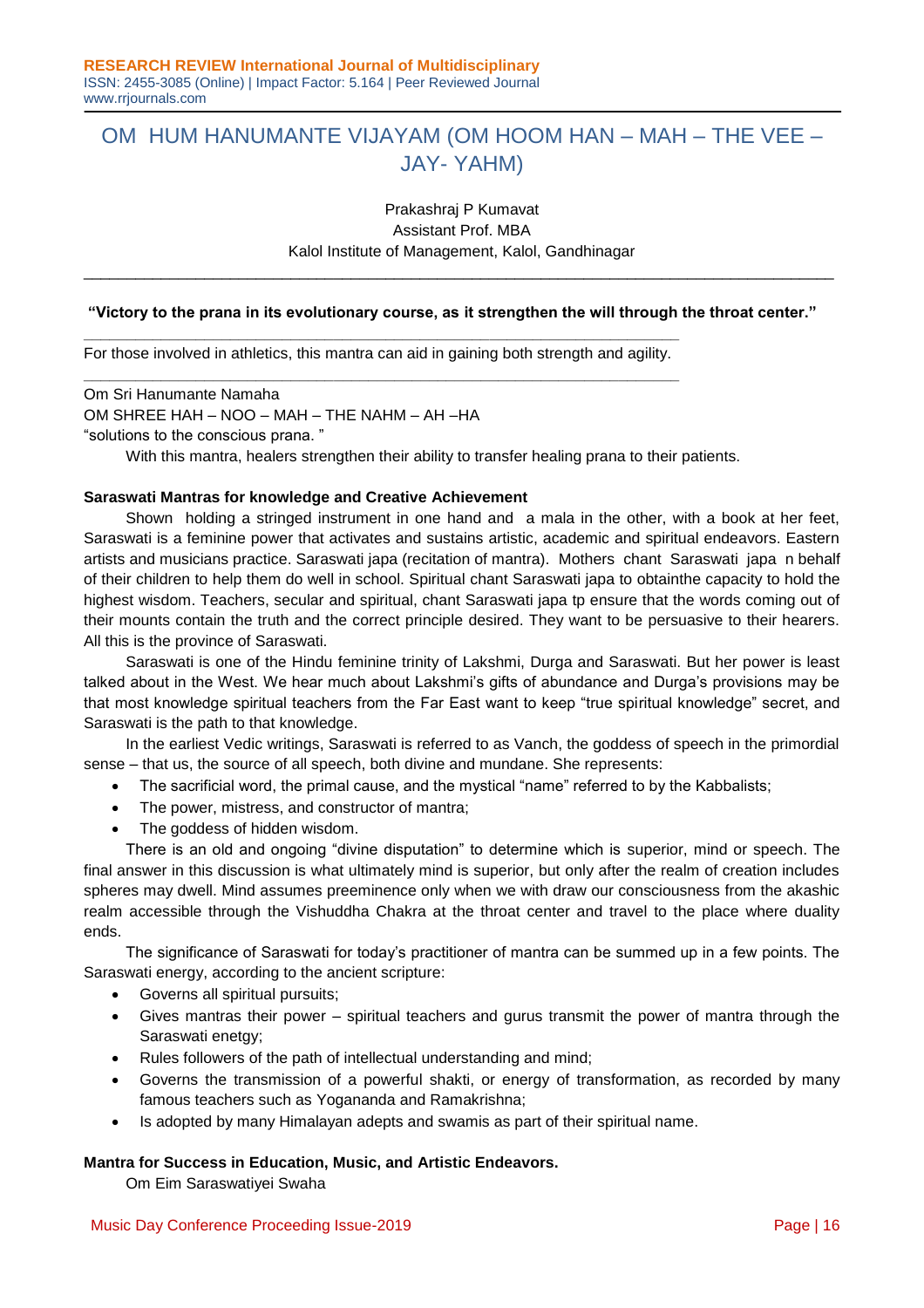(OM I"M SAH – RAH – SWAH – TEE – YEI SWAH - HA) "Om and salutations to the feminine Saraswati principle."

In any the creative endeavor, this mantra invokes energy for making the project fruitful and successful.

\_\_\_\_\_\_\_\_\_\_\_\_\_\_\_\_\_\_\_\_\_\_\_\_\_\_\_\_\_\_\_\_\_\_\_\_\_\_\_\_\_\_\_\_\_\_\_\_\_\_\_\_\_\_\_\_\_\_\_\_\_\_\_\_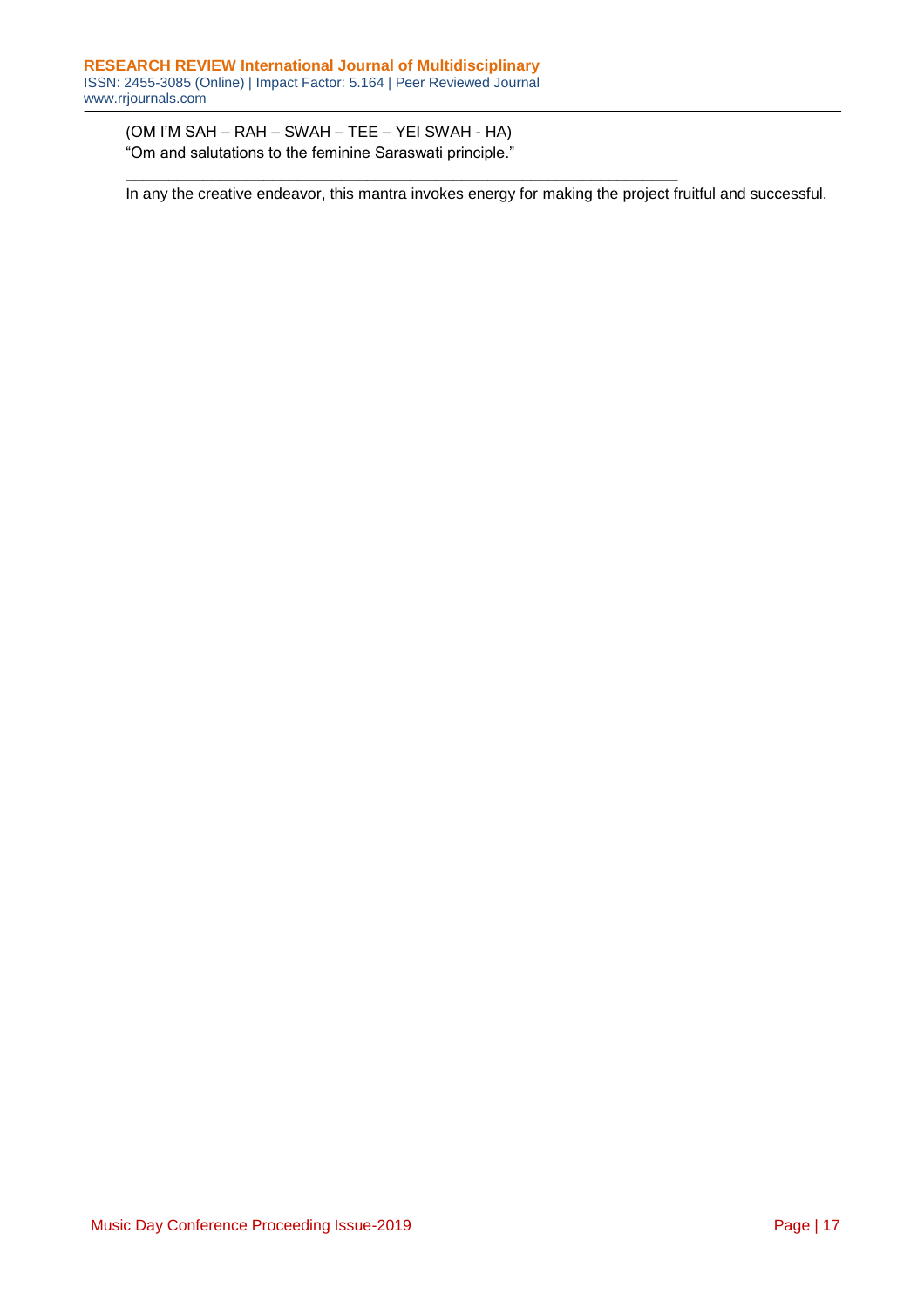# A.R. Rahman

Dr. Pranav Joshipura Uma Arts & Nathiba Commerce Mahila College, Sector- 23, Gandhinagar

\_\_\_\_\_\_\_\_\_\_\_\_\_\_\_\_\_\_\_\_\_\_\_\_\_\_\_\_\_\_\_\_\_\_\_\_\_\_\_\_\_\_\_\_\_\_\_\_\_\_\_\_\_\_\_\_\_\_\_\_\_\_\_\_\_\_\_\_\_\_\_\_\_\_\_\_\_\_\_\_\_\_\_\_\_\_\_

His home in Chennai is a quiet hub-undisturbed behind its gates even though cars regularly drives past it in a narrow lane. The bungalow that houses both his residence and his workspaces, indifferent wings, bears ample evidence of the personality of its owner, A. R. Rahman. On a glass door I spot a translucent design of music notes. In the rooms insides, a piano occupies pride of place – as do a variety of other musical equipments.

When I walk into his living room on the ground floor, my eye immediately takes in the innumerable awards lined up in a showcase on one wall, too many to count in that spilt second before we begin our conversation. We start with the recent 10 – year anniversary celebration of Slumdog Millonaire"s release in India(2009). Danny Boyle"s cinematic offering had got Rahman his two Oscars, a feat that made him the first Asian to bag this twin honour in one year! Rewinding to that historic moment, the 52-year –old musician says, "When Slumdog Millionaire won, Andrew Llond Webber told me that we had deserved it much earlier. He had believed in me since the musical Bombay Dreams (2002). However, I feel that for everything there is a time! Even now, I do not think that the Oscars were my success. The achievement was the aspirations of all of India – the culmination of all our attempts to win an Oscar. I was lucky that there was a director doing a movie on India and the music could trigger applause in an international audience."

Since he grabbed the spotlight with Raja(1992) his versatility across diverse forms and languages was quickly established, and film critics soon learned that it is well-nigh impossible to box the man"s genius, though initially he was referred to as Mr Synthesiser. This was largely due to the fact that he was talked about primarily for his use of 'computer music'. His melodic rhythms soon wooed not just India but the world as well; as the man from Madras (now Chennai) reinvaded that art of creating tunes, merging melody with technology. But, while embracing the new, he also absorbed age – old traditions and creatively used a variety of sounds – the voices of old ladies, folk artistes and children, different choruses, jungle rhythms, orchestral arrangement and waltz scores – in his songs with equal impact.

So, when I ask him how he would define the "Rahman sound" that film – makers come to him for, he smiles. "I don't know. I think it's the vibes that comes through the music. And if there is a direct connection between your thought process and the way it is implemented, then the resulting work is magic."

It would I ask him how he would define the "Rahman sound" that film-makers come to him, he smiles. "I don't know. I think it's the vibe that comes through the music. And if there is a direct connection between your thought process and the way it is implemented, then the resulting work is magic."

It would not be untrue to call Rahman a living legend – but the man feels the tag is undeserved. Pausing for a minute as his staff member comes in with cups of hot coffee, he states, "I feels that you are just as good as what you are doing. The past is fine and respect the love people have for my past achievement, but you have to keep moving on. Otherwise, you are done – and that is my nightmare."

Music has fuelled his life to greater heights. And Rahman remains grateful for the opportunities that he has had. He says, "Music is a blessing that I received. I had my mother protected me. She let me do

my work, without letting me worry about its social impact or where I would be in the future. I didn"t have to think about all that."

But the early years weren"t easy for the young boy, the only son of Rajagopala Kulashekhara Shekhar and Kasthuri(renamed Kareema Begum after the family converted ti Islam). His father – a talented musician, composer and arranger – exerted a great influence on the young lad, but when he died at 43, the boy had to swiftly becomes the man of the house. Till the age of 16, Young Raheman balanced the dual responsibilities of attending school and learning how to create tunes on the computer. When it soon become though for him to juggle college and music, his mother told him to focus on the latter. Though harboring no regrets, Rahman admits to a feeling of guilt, "I was working and studying. So if didn"t go to school, I would be questioned and told that I was going to fail, that I will be a loser. But my mother did not care about that. She told me, "Your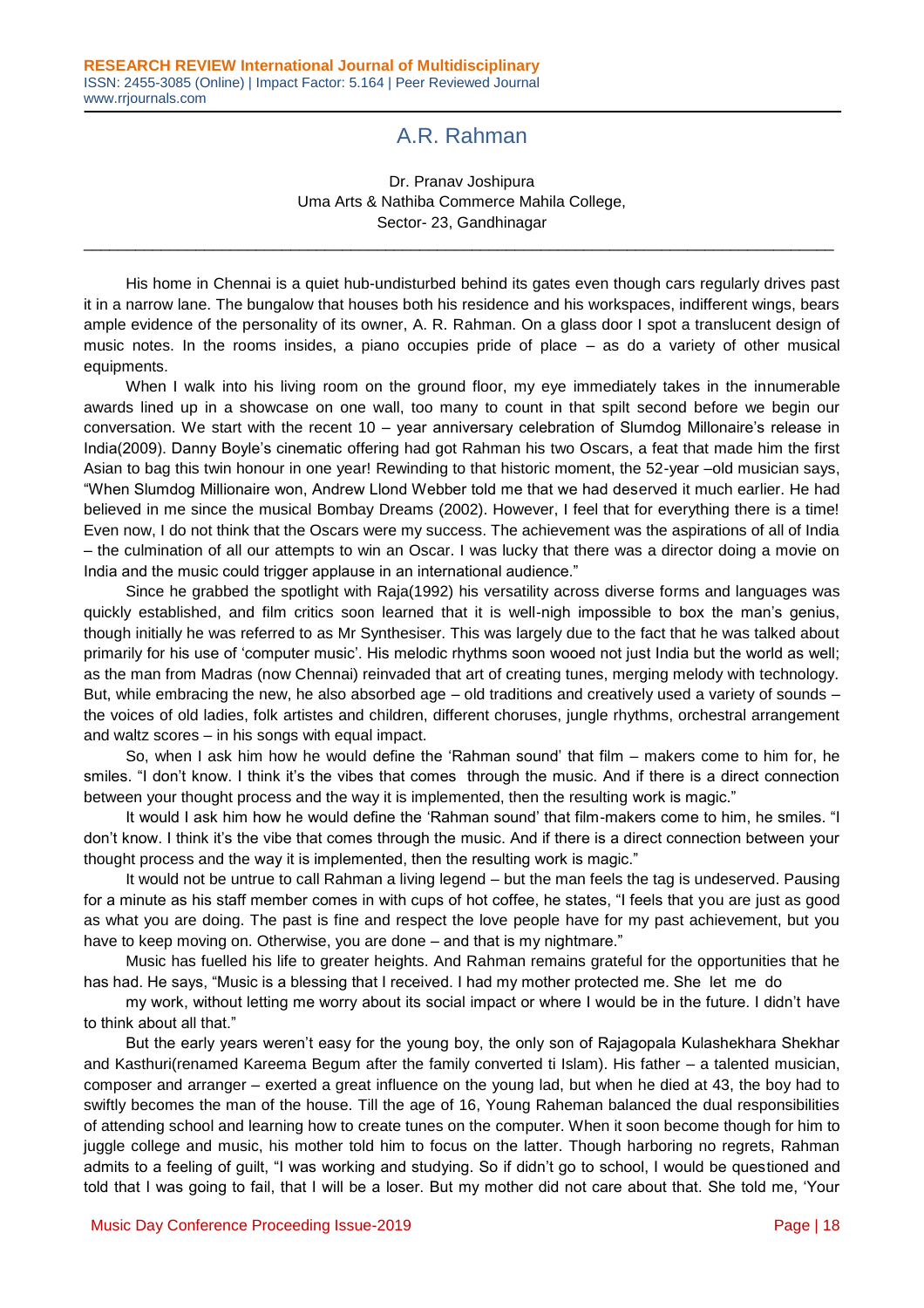father did this, you have to do this.' And rather than missing out on the joys of childhood, there were challenges that I had to face. We went through the normal things that most families face. My sisters were studying and I had to morally support my mother. Eventually, we shifted from our old home to this place, so that we could start a whole new life away from a dark past."

Looking beyond the bad times and into the future is a philosophy that Rahman abides by. "In every faith the one thing that is definite is death. So if you can come to terms with that, You realise that all our efforts are going to end there. The good is not going to last forever, but neither is the bad, But if you do something for a person that changes his/her life, that lasts forever. And your real satisfaction comes from that. My mother taught me that when you give, you have a reason to live."

When his family embraced Sufism, he changed his name from Dileep Kumar to Allah Rakha Rahman. He tells me, "I had low self – esteem and it could have stemmed from my name. When I was a kid, children teased me about it. I also felt it did not match my personality. And I wanted to becomes another person, Then I had three options – A Ram, A Rahim, A. Rahman, I think the AR came in my mother"s dream and it sounded cool. So I went with A. R. Rahman. And the change if religion brought me a lot of peace of mind. Sometimes you just stop at a door, open it and you get an answer. It was just like that."

He has come a long way indeed from the time his journey with music started. He bought his first "music computer" in 1984. Rahman was doing sessions with composer Ramesh Naidu and he invested the money he earned in his new acquisition. The next huge landmark for him the tools to create what he loved making – music. Rahman says, "It gave me the protection from the outside world. Sometimes, I didn"t even the feel like I was living in India – it felt like living in another space, and that helped me shaped the music the way I wanted to." Rahman does not believe in compromising with quality, and his music is released only after he is completely satisfied with it. "The day I feel that I don"t like a piece but I think "just let it pass" is when I"ve failed, not commercially but as an artiste. It is like having a hole in a boat – the boat is bound to sink."

What he terms 'creative ego' is what has helped him in his quest for excellence, and I realise that he is not using this term in a negative sense. He feels, "Your heart and mind need to be free. And you need to work towards greatness. That happens only when you feel that you have to do something amazing. And despite striving for greater heights, as a person, you try to be as humble as possible because you don"t know when you are going to fall. That"s a feat that makes you humble."

His attitude towards his work indicates a humility that his achievement have thankfully not erased. When his studio was created (and grew into the Panchatan Record Inn & AM Studio.) he would – and still does – enter ot with a great deal of deference, almost as if he was entering a religious space. "I follow a certain ritual; it is a disciplined routine," he states, adding, "I have a bath and get dressed. I will never go there in my night suit. I am entering a space where I need to get into the zone."

Anyone who knows even a little bit about Rahman knows that he works largely at night – a fact that he works largely at night insomniac. Smiling at my remark, he states, "I think, in the morning, one"s mind is too active. You get up and it's sunny. For music, you need calmness, and that does not come in the day – there are too many distractions and too much action happing constantly, At night, everyone is sleeping. I just keep it quit and make my music."

Which brings me to my next question – how did he maintain a work – life balance, especially after his marriage to Saira Banu (not to be confused with the actor) and the birth of his three now – grown – up children – Khatija (23), Raheema (20) and A.R. Ameen (16). He admits, "It was very difficult to leave them and go on extended trips for work. And later on, as they began to grow up, they began to grow up, they began to do what all kids to – follow the father. They would wait for me, hang out with me, especially in the two years after the Oscars win. I had to urge them to stick to their bedtimes. But one or the other would inevitably reply, "How can I sleep when you"re awake, Daddy? I want to spend time with you."

He takes great comfort from the support he gets from his wife Saira. The way the match was made makes for interesting reading. With a mischievous glint in eyes, Rahman tells me, "I was working like a possessed person, enjoying the process of creating music and the love that people were giving me. I didn"t have the time to go and find a wife. So, I left the search to my mother and told her that my wife had to be educated, beautiful and humble." One day, at a mosque, his mother found a young girl praying and took a liking to her. When she went to the younger daughter – and the older one, Saira, would have to be married first. They sent a photograph home….."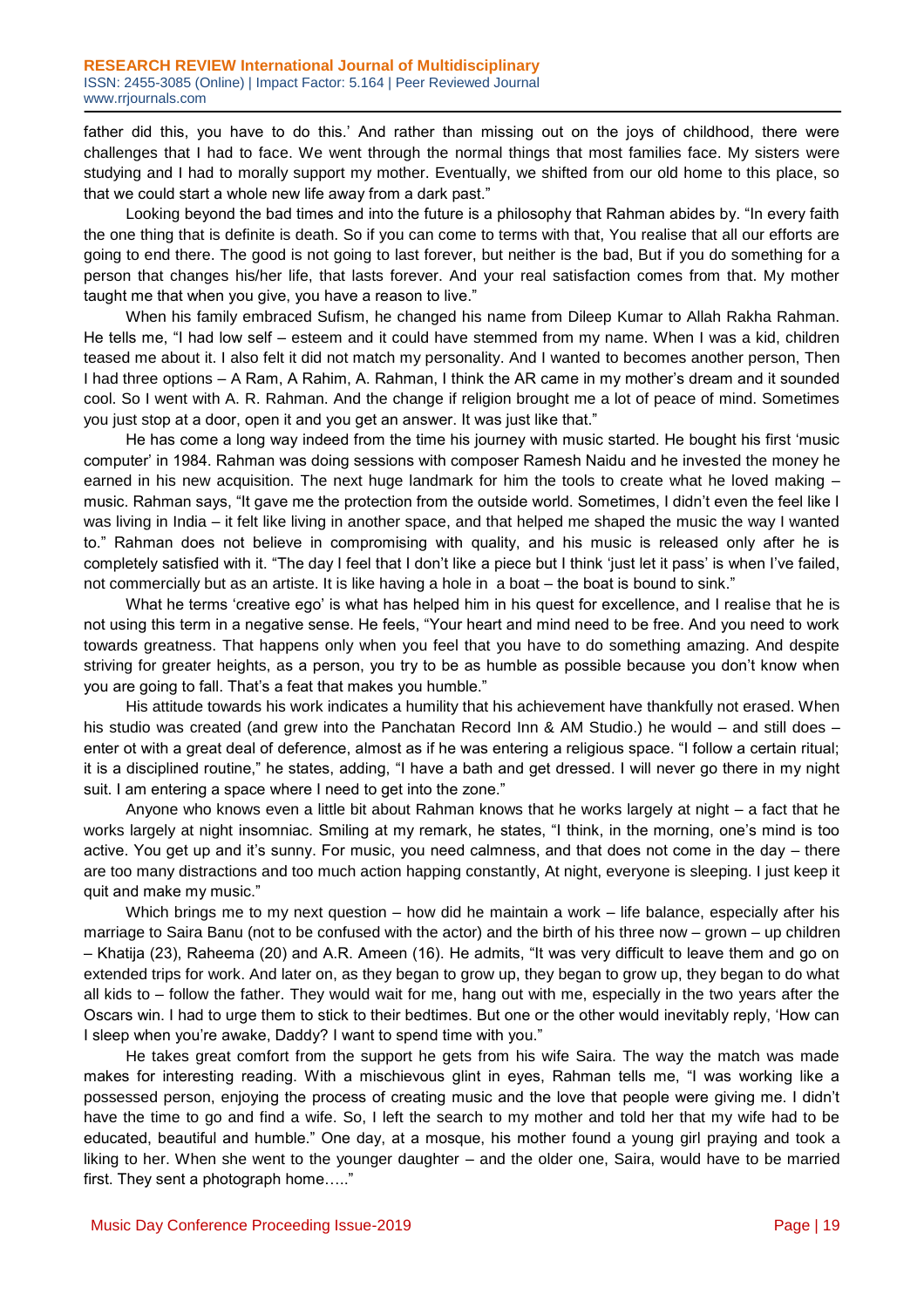And the rest, as they say, is a happily – ever – after tale in the Rahman household. The man of the house sates, "Marriage made me feel like I was growing from being a boy to a man. Also, I was trying hard to balance saas-bahu-sasural!! I knew that I have to be kind to the girl who came into my life, for she is my responsibility. There were no major adjustment. It was just a great learning on how to deal with different points of view and find common ground. My spiritual learning helped me a great deal, and when the kind came along, it became an amazing blessing to understood them as well."

It's not easy for any child to live in the shadow of A. R. Rahman. When I point out the legacy that they are shouldering, he says, "I just pray for them. I keep on telling them that there is time for them to grow but to do that they must have fire inside them. No one can ignite that except for themselves. If that is not there, you may have everything but you might just fail at what you are doing."

And even though, to a certain extent, they live in the reflected glory of their father, Rahman has done all he can to keep his work and personal space separate. He remembers, "I did face problems when the kids were young. I would be carrying Ameen, getting ready to bored a flight and people would ask for a photograph with me. I would politely decline, but some would not listen. In the last three years, I have begun to let them go them explore the world for themselves."

"*Your heart and mind need to be free. And you need to work toward greatness. That happens only when you feel that you have to do something amazing. And despite starving for greater heights, as a person, you try to be as humble as possible because you do not know when you are going to fall. That is a fear that makes you humble."*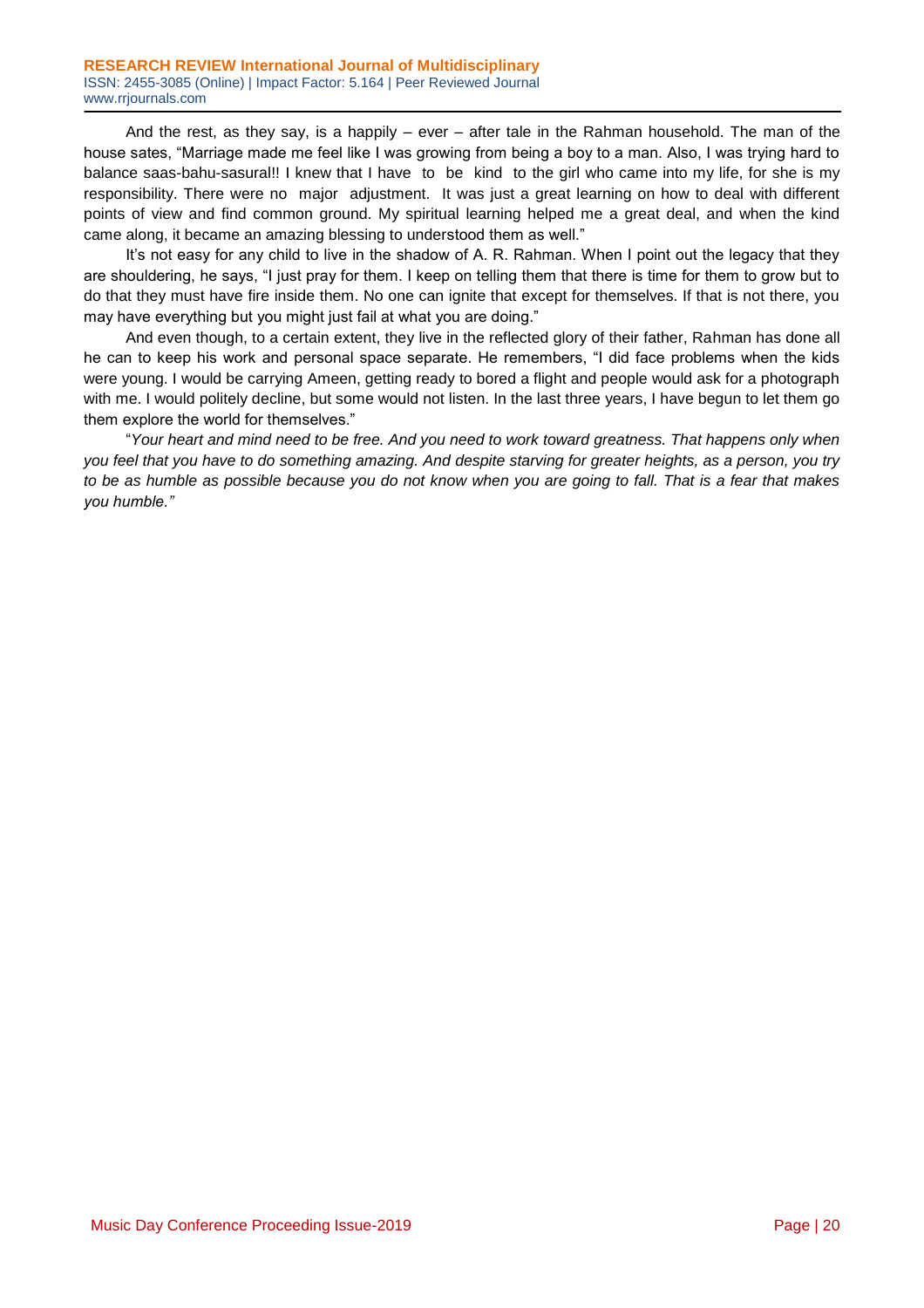### Emotions and the Brain

Prof. Dr. Rucha Brahmbhatt Samarpan Arts & Commerce College, Sector-28, Gandhinagar

\_\_\_\_\_\_\_\_\_\_\_\_\_\_\_\_\_\_\_\_\_\_\_\_\_\_\_\_\_\_\_\_\_\_\_\_\_\_\_\_\_\_\_\_\_\_\_\_\_\_\_\_\_\_\_\_\_\_\_\_\_\_\_\_\_\_\_\_\_\_\_\_\_\_\_\_\_\_\_\_\_\_\_\_\_\_\_

Music is the harmony of the universe in microcosm; for this harmony is life itself; and in man, who is himself a microcosm of the universe, chords and discords are to be found in his pulse, in his heartbeat, his vibration, his rhythm and tone. His health or sickness, his joy or displeasure, shows whether his life has music or not.

#### **-From the Sufi Message of Nazrat Inayat Khan**

It is difficult to guess when Homo sapiens first started to use, understand and enjoy music. Many who research the subject believe that music, song and dance preceded language as a means of communication. The unborn child provides some evidence of the capacity of all human beings to react to music when motor responses to rhythmical stimuli, or even specific pieces of music, are commonly reported by the mother.

In the neonatal period, the vocalizations of the young child are musical responses. The rise and fall of the mother"s cooling patterns are also very similar in all societies and cultures. As time passed, the musical qualities of rhythm and pitch gradually subsumed into the development of speech. These qualities are subsequently localized mainly in the lift side of the brain, which is subject to significant growth between the ages of two and four. This innate capacity of the brain to interpret musical information suggests that the process has some biological survival value too.

Considerable research has proved that there are neurophysical mechanisms, which appear to have an inherent capacity to analyse musical patterns. The rhythms of the body and those of music have also been studied. Changes in pulse rate, respiration, galvanic skin responses and muscle activity have been noted. It has also been proved that the heartbeat could be slowed if the speed of the music was on beat per minute slower than the pulse rate suggesting an entertainment effect between the speed of the music and the pulse.

Music is related to certain basic physiological processes. This has been proved scientifically. Music speaks to us. There are ways in which the structure of music can be compared to that of spoken and written language. The study of disturbances of musical function in relation to focal brain damage from strokes and injury has led to the use of the term *amusia* which denotes the impairment of musical skills and understanding associated with a lesion of the cerebral hemisphere. Like aphasia, amusia can be divided into expressive and receptive types. Musical dyslexia and dysgraphia have been used to describe the inability to read or write musical notation respectively.

There is also no doubt that music works as a therapeutic agent. Our response to music lies mot obviously in the perception and processing of a series of complex sound waves with powerful emotional overtones. However, music is more than sound, as deaf musicians will testify. Performance is accompanied by movement and body language, both important aspects of communication.

However, not much is known about how the central nervous system registers and reacts to vibrations and particularly those above and below the range of human hearing. The considerable interest and increasing amount of literature on vibro-acoustic therapy, which uses pulsed frequencies of a very low order as well as musical vibrations, suggests that the physical effect of vibration on the nervous system may contribute to the therapeutic potential of music.

Certain musical frequencies vibrate the brain cells and this process might "wash the cells so that the cerebrospinal fluid may more effectively carry away the metabolites and waste products of neuronal activity. Maybe, this is the modern equivalent to the ancient belief that the human body and the brain "resonate" with music.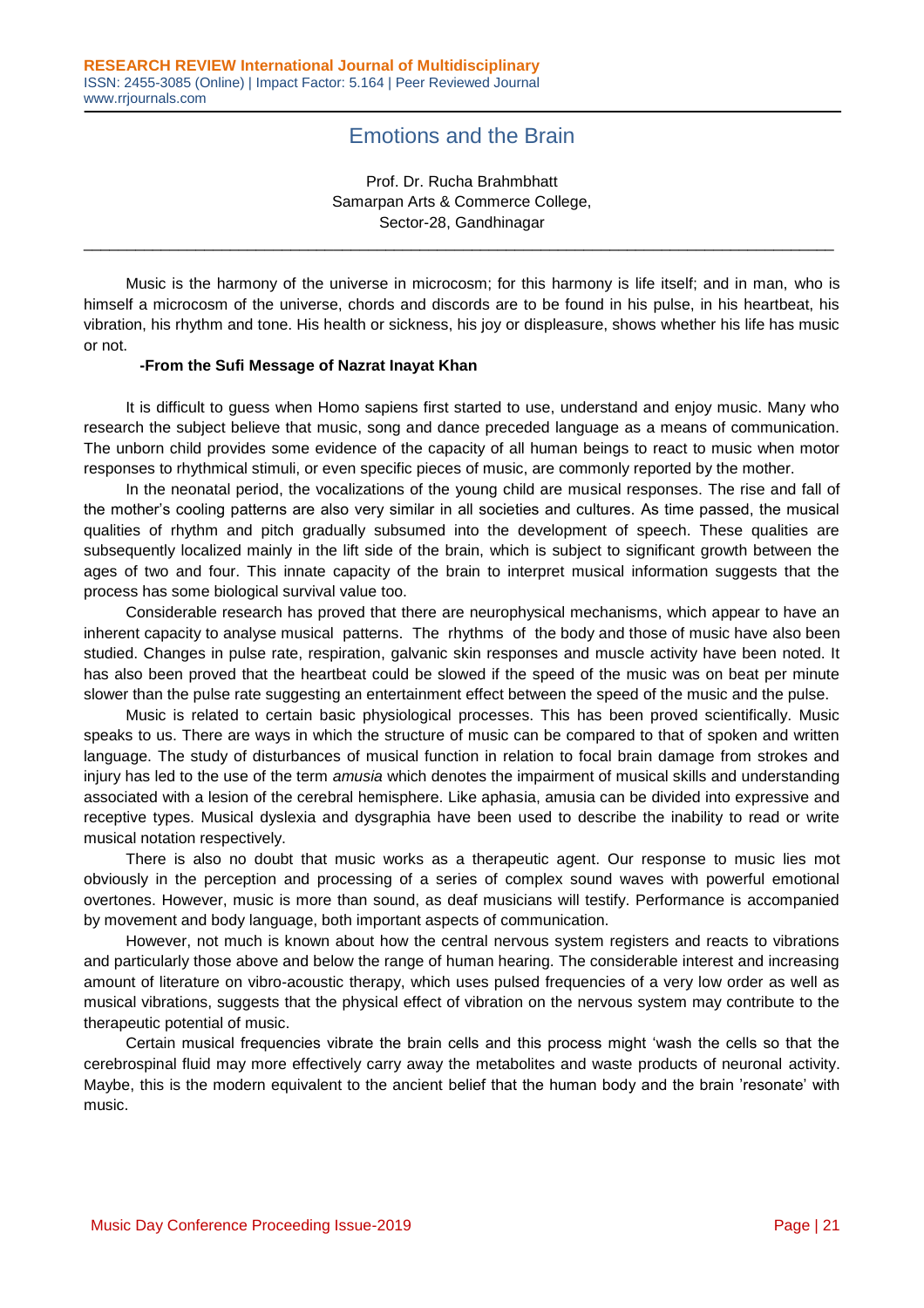### Music, the Foetus and Vedic Chanting

Prin. Dr. Gaytri Barot Nima Girls Arts College, Gozaria

\_\_\_\_\_\_\_\_\_\_\_\_\_\_\_\_\_\_\_\_\_\_\_\_\_\_\_\_\_\_\_\_\_\_\_\_\_\_\_\_\_\_\_\_\_\_\_\_\_\_\_\_\_\_\_\_\_\_\_\_\_\_\_\_\_\_\_\_\_\_\_\_\_\_\_\_\_\_\_\_\_\_\_\_\_\_\_

There is enormous research globally on the effect of structured sound on the unborn child. It has been proves that the foetus responds to sound from the 24<sup>th</sup> week of pregnancy. While sounds are greatly altered as they pass from the outside world to the ear of the foetus, there is more than sufficient stimulation to be heard in the womb. There are documented changes in the heart rate and breathing patterns of the foetus in response to sound stimulation. It has been proves that there is a "biology in music" and that structured specific sounds heard by the foetus in the womb provide a strong foundation fo later learning and behavior.

Says Giselle Whitwell, a prenatal music therapist, "We now know that the foetus is having first language lessons in the womb. The inflections of th4e mother tongue are conveyed through speech and song. The singing voice has a richer frequency range than speech. Babies born of deaf mothers miss these important first lessons in language development".

Even in nature, the effects of music are passed on to the offspring in the foetal stage. Dr Alfred Tomatis of France mentions being intrigued by the fact that songbirds hatched by silent foster mothers can"t sing. This finding has been replicated by other naturalists too.

In India, Vedic changing provides a culturally appropriate sound for both the mother and the child. The inherent resonance and rhythms in the chanting will stimulate the child and provide a strong basis for later learning patterns. Listening to Vedic chanting is the first step in early parenting for the couple. It affords an opportunity to be in harmony with the new life growing inside the womb. The pressures of pregnancy are calmed somewhat by Vedic chanting.

While listening to the chants, it is not necessary to understand the meaning of the mantras. The perennial sound vibrations, which exists in the cosmos, connect every cell. Sounds can be under stood and related to at three levels;

- Shabda Anusandhaanam (perceiving the vibration of sound): When we hear certain sounds, we relate only to the sound vibration that leaves an impact on our system.
- Bhaava Anusandhaanam (perceiving the emotions/feelings of sounds): Every sound, whether it has a specific meaning or not, contains a bhaava or emotion in it. A sensitive person can hear and feel the intention of the sound.

By listening to Vedic chanting in the prenatal period, it is possible to nourish the child through music into becoming well integrated in his/her physical, emotional, intellectual and spiritual self.

The Ojas Foundation in Chennai is a global Vedic health movement. It promotes the Vedic path to healthy living. Mining the essence of the Vedas, this movement advocates the use of chanting, guided meditation, stress reduction, diet modifications and exercises to deal with health challenges on an everyday basis. The founder, Sri Tartwamasi Dixit, is a Vedic scholar who has extracted specific mantras for specific health problems. The co-founder, Dr Gita Arjun, an obstetrician and gynaecologist from Chennai, uses and helps channel the Vedic knowledge to access the wellspring of healing energies dormant in all of us.

Recently, the Ojas Foundation released Ojas for the Expectant Mother, a CD which contains specific mantras culled from the Vedas which impact the child in a positive way.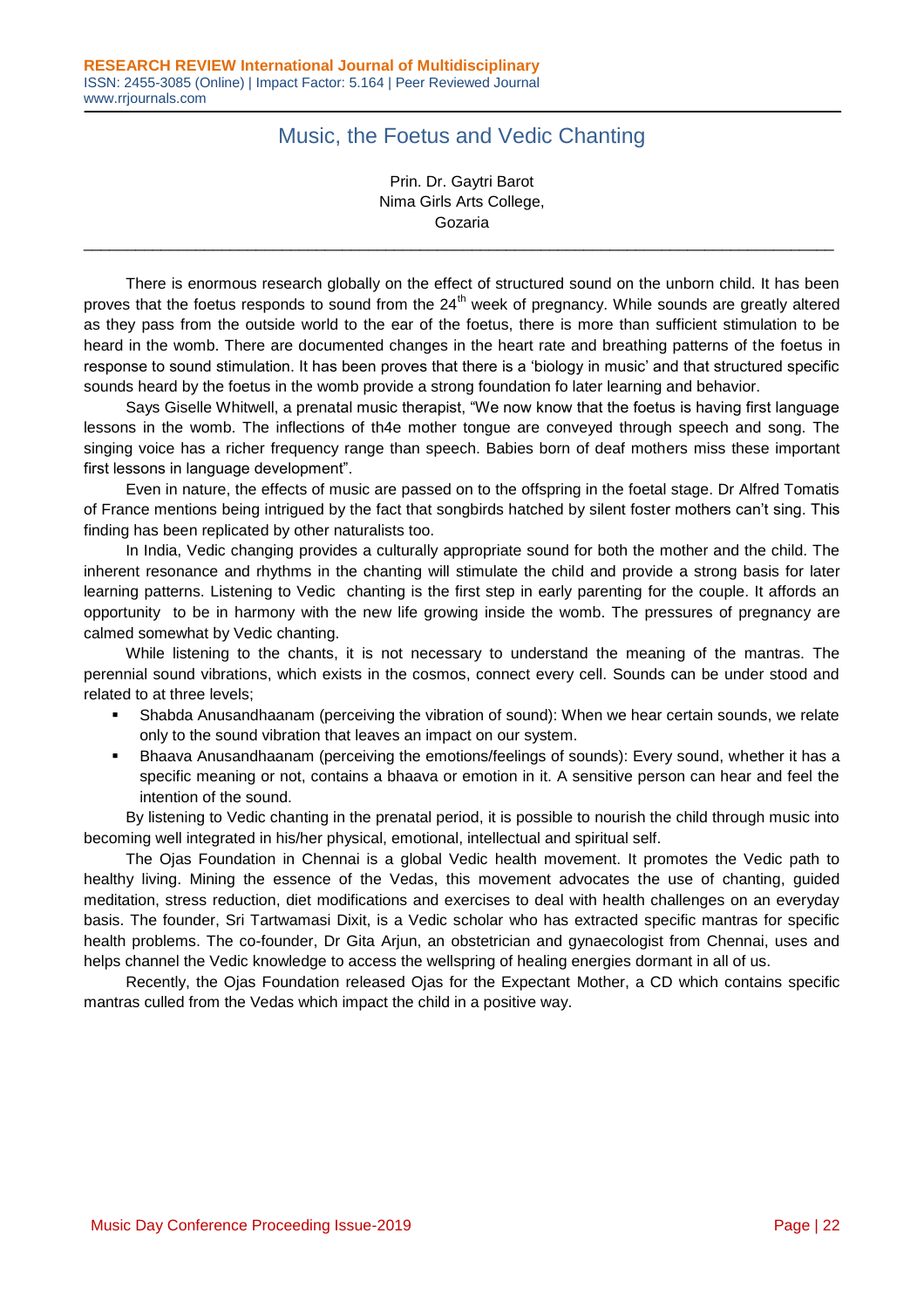# THE WORLD OF MUSIC- All About Music & Its Impact

Pro. Hetal Raval

Uma Arts and Nathiba commerce college, Gandhinagar \_\_\_\_\_\_\_\_\_\_\_\_\_\_\_\_\_\_\_\_\_\_\_\_\_\_\_\_\_\_\_\_\_\_\_\_\_\_\_\_\_\_\_\_\_\_\_\_\_\_\_\_\_\_\_\_\_\_\_\_\_\_\_\_\_\_\_\_\_\_\_\_\_\_\_\_\_\_\_\_\_\_\_\_\_\_\_

#### **Abstract:**

Music is a wonderful gift of human to human. Some culture suggests its birth since the beginning of the universe. The article presents Music and its holistic impact

The world of Music & Its Impact on living beings

#### **What is Music?**

Music is an art form and cultural activity whose medium is sound organized in time.

Music is performed with a vast range of instruments and vocal techniques ranging from singing to rapping; there are solely instrumental pieces, solely vocal pieces (such as songs without instrumental accompaniment) and pieces that combine singing and instruments. The word derives from Greek μουσική (mousike; "art of the Muses").

*Source (Wikipedia)*

#### **Musical Era**

Musical Era could be divided into following

- a) Pre-historic Music a. Ancient Music (before 500AD), primarily known as primitive music b. Early Music(500AD- 1760), during Roman Empire
- b) Medieval Music
- c) Renaissance Music
- d) New Musical Era *Source (Wikipedia)*

# **Music & India**

#### **Origin**

In India, the origin of music, could be traced back to the formation of the universe. In Hindu Mythology, the first sound of music was Naadbrahma, which pervades the entire universe. The other mythological story also suggests that the origin of sound was from the Shiva Tandav&Omkar.

Origin of music in India was mostly in association with religion & ritual purpose. It was used to please the Gods.

*Source (https://www.urbanpro.com/indian-classical-music/history-of-music-in-india)*

#### **Music in Ancient India**

In the earlier days, when Indian music was just coming of age, the music was devotional in nature. It was restricted only to temples and used for ritualistic purposes. It is said that the sound that pervades the whole universe, i.e. Nadabrahma, itself represents the divinity. Organized Indian music owes its origin to the Samaveda. The Veda has all the seven notes of the raga karaharpriya in the descending order. The earliest Raga is speculated to be "Sama Raga". Theories and treatises began to be written, how the primitive sound "Om" gave rise to the various notes.

Then later on forms like "PrabandhSangeet", which was in sanskrit, and "dhruvapad", in hindi became popular. With the coming of the Gupta era, which is considered as the golden era in the development of Indian music, the music treatises like "Natya Shastra" and "Brihaddeshi" were written.

#### **Indian Music and External influence**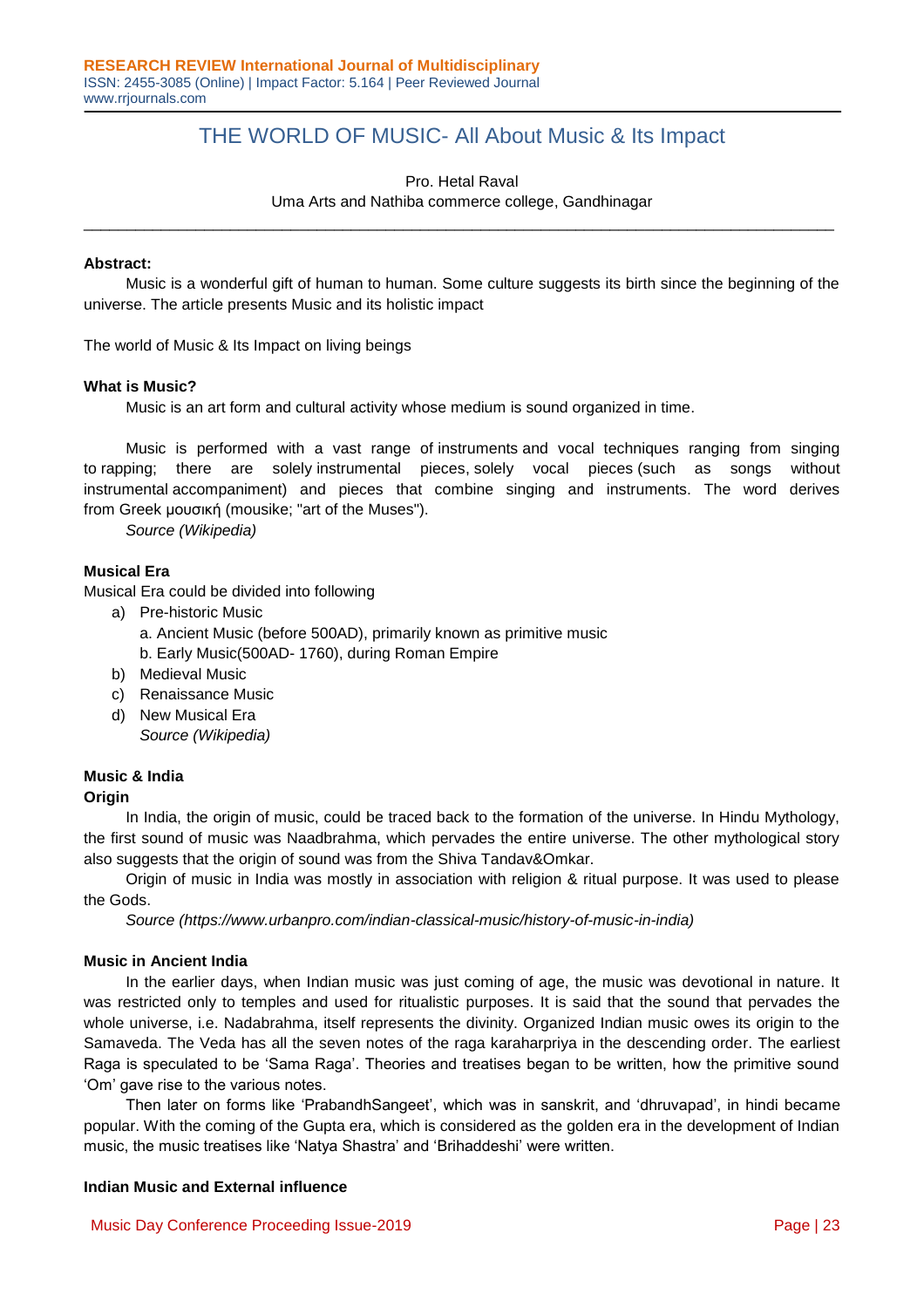Indian Music had the touch of The Persian Influence (SUFISM) during the medieval period. Post the medieval period Indian Music had other form called Hindustani Music. It was majorly influenced by Persia and Arabia Carnatic Music on the other hand was lyrics based. Spiritualism is what Carnatic music consisted of. Apart from that India music also have been influenced by certain folk tales, stories, and folk dances.

*Source - http://www.indiamarks.com/indian-music-origin-and-evolution/*

#### **Music and its Impact**

Music is one of the arts that brings the world together. It is said to be a part of us since the origin of the universe. Music not only has an Impact over human mind but also on the surroundings. Hindu mythology speaks of a special raga – Meghmalhar, that was sung to induce rain. It also speaks ofDipakrag, sung by a well-known ancient singer Taansen that would light up earthen lamps. Music has been an integral part of human beings and a study suggests deprivation of music from human life can cause drastic change in behavior in a human being.

Let's talk about music and its impact on our holistic health.

#### **Music & Its relation with human health**

Music is an art, entertainment, pleasure, meditation and a medicine for the soul and the body. All the cultures and the people have universal responses to it.

But too loud or too jarring a music distracts and is not beneficial as it competes for attention.

The noise and disharmony cause diseases. The healing effects of music on human beings is being explored. The effect of sound on proteins provides new insight into the health of plants and human beings.

The increased yield and the improved vitality of the plant ingredients by music are very beneficial human consumption.

#### **Brain**

The playing and listening to music have positive effects on the brain. It makes one happier and productive at all stages of life and could delay the aging of the brain.

Listening to music after stroke not only promotes behavioral recovery but also induces fine-grained neuro-anatomical changes in brain recovery.

Music activates several regions of the brain, including auditory, motor, limb and emotions. The emotional and cognitive benefits of music are due to these activations.

It helps in the following

- A headache/Migraine
- Cognition , Intelligence, Learning, & IQ The music makes one smarter and the listening or playing an instrument helps in better learning. The classical music including Mozart increases the performance in reasoning tests. But the new findings prove that any personally enjoyable music has similar effects
- Boosts concentration and Attention
- Enhances brain function
- Boosts dopamine & Oxytocin
- **Improves Memory**

#### **Heart**

Music has therapeutic properties. The patients who listened to music during and after open heart surgery recovered soon.

The researchers at Tokyo University in Japan performed heart surgery on a group of male mice to study the effects of different types of music on their recovery. The mice were exposed to Verdi"s music, Mozart sonatas and the songs of an Irish singer En-ya. In first two cases, the mice lived twenty days longer than those without music or with single frequency tone or of the third group. The immune system of control group rejected the foreign tissues.

#### **Immune System**